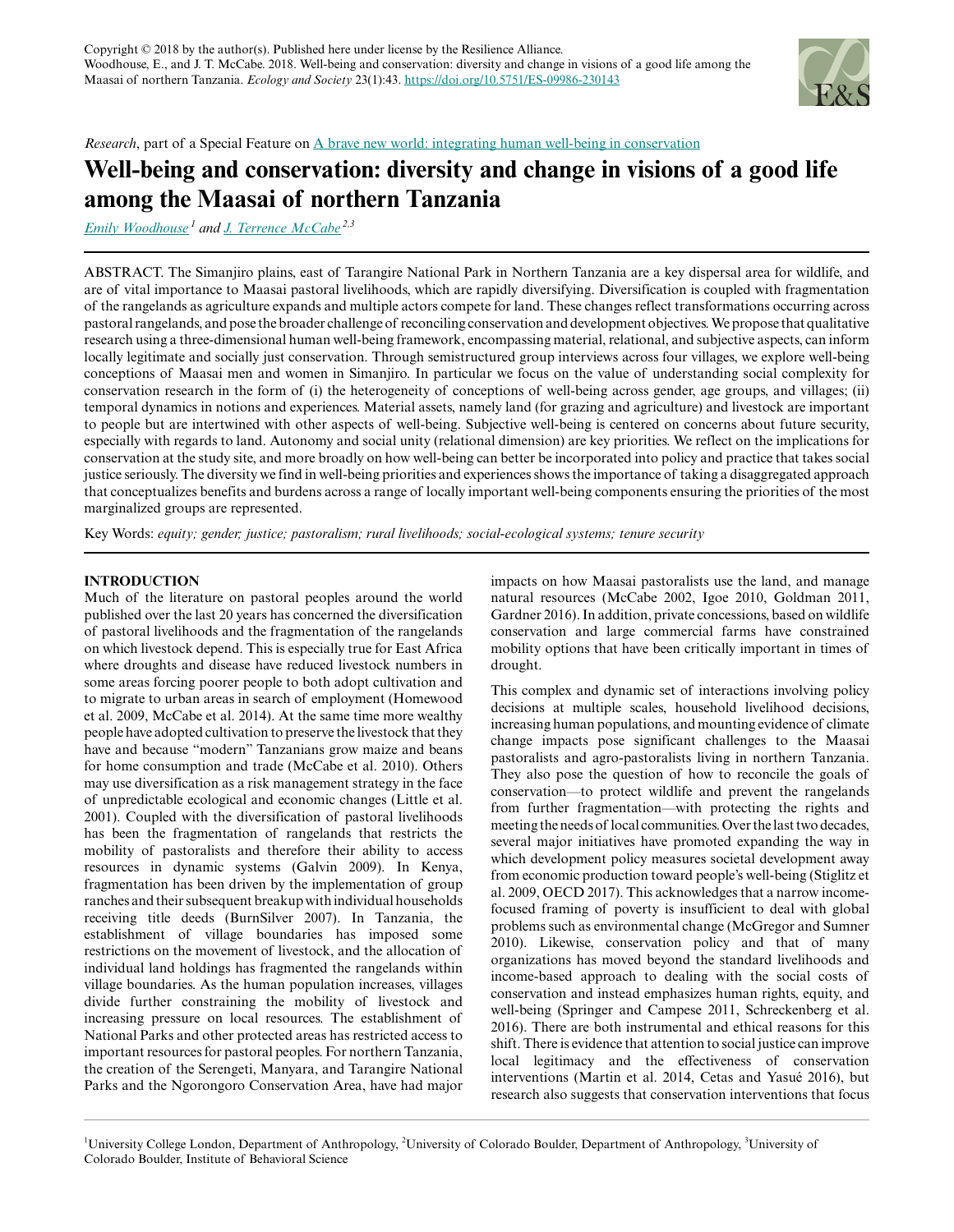on enforcement can meet ecological goals despite negative social costs (Brockington 2004). The moral basis for advancing equity and human well-being is clearer, and aligns with international policy such as the commitment of the UN sustainable development goals (SDGs) to address "poverty in all its forms" and promote equity. However, strategies for creating positive synergies between social and ecological goals remain challenging. In Northern Tanzania, despite the rhetoric of community-based conservation, local knowledge and needs are often sidelined (Goldman 2003, Bluwstein et al. 2016).

We propose that qualitative research processes that enable understandings about local conceptions of well-being can provide insights into livelihood decisions and suggest routes toward more locally legitimate and socially just management strategies. There is an increasing convergence on the concept of well-being as representing a positive physical, social, and mental state (Stiglitz et al. 2009), encompassing material, relational, and cognitive elements. The notion of well-being moves development thinking away from financial indicators to a more multidimensional idea of success accounting for the aspects of people's lives that they value. It highlights the complexity of people's lives, incentives, and aspirations, which are both shaped by and shape their natural environment. Although conservation research is starting to employ a multidimensional well-being approach to understanding impacts, it does not often tackle aspects of social complexity. Structural differences across different groups, e.g., age, gender, wealth, can affect well-being aspirations and achievement (McGregor et al. 2008, Daw et al. 2011, Dawson and Martin 2015). Social meanings, constructed through relationships in particular cultural contexts, shape ideas of a good life and experiences of well-being (Mathews and Izquierdo 2009, Coulthard et al. 2011). In the context of dynamic social-ecological systems, well-being ideas and outcomes are also not static but constantly shifting (McGregor 2007). We use a qualitative and historically and culturally situated approach to understand conceptions of well-being in the Simanjiro Plains of Northern Tanzania, identifying variations across men and women, different age-groups, and between villages at different distances from Tarangire National Park. We ask what the implications are for reconciling the conservation and development challenges, and more broadly, what our results suggest for integrating human wellbeing into conservation policy and practice that attends to justice.

## **A three-dimensional human well-being framework**

The well-being approach used in this study is based on the threedimensional framework developed by the Wellbeing in Developing Countries (WeD) research group. Well-being is defined as a state of being with others, which arises where human needs are met, where one can act meaningfully to pursue one's goals and where one can enjoy a satisfactory quality of life (McGregor 2007). It is conceptualized in three interacting dimensions: (i) the objective material circumstances of a person; (ii) subjective evaluation of one's own life, and the meanings and values ascribed to the processes one engages in and the outcomes of those processes; (iii) a relational component focusing on how people engage with others to meet their needs and achieve goals (McGregor and Sumner 2010). This last dimension acknowledges that individual well-being is pursued in relation to other people, that social connectedness is a human need, and that definitions of a good life are socially constructed (Deneulin and McGregor

2010). The framework does not define what constitutes well-being in any particular context, but provides structure for investigating local conceptions and experiences.

The framework draws upon the capabilities approach developed by Amartya Sen and Martha Nussbaum, which suggests that human well-being lies not only in what people have or in the fulfilment of desires, but in what people can do and be. Development is envisioned a having the freedom or capability to live the life that you have reason to value, with different people valuing different things. The approach accepts that people will achieve different outcomes even with similar commodities because of having varying freedoms and subjective preferences (Sen 1985, Nussbaum 2011). Focusing only on subjective wellbeing experiences, as in some approaches, may fail to recognize material impoverishment, by not accounting for adaptation to harsh conditions.

## **METHODS**

## **Study site**

Research took place in four villages within Simanjiro District in northern Tanzania: Loiborsoit, Emboreet, Sukuro, and Terrat. Simanjiro District is located within the Tarangire-Manyara region of Tanzania, considered to be one of the most biodiverse grassland ecosystems on the planet (Olson and Dinerstein 1998). Lying east of Tarangire National Park (TNP), the Simanjiro Plains are fertile grasslands that provide critical grazing and calving areas for wildebeest and zebra during the wet season (Gereta et al. 2004). Rainfall in Simanjiro averages between 575 to 650 mm per year, and is highly variable both temporally and spatially with drought being a common climatic feature (Prins and Loth 1988). The Simanjiro plains have often been areas where people and livestock have dispersed from, as well as a refuge area for people and livestock suffering from drought in other areas, as occurred in the 2008/2009 drought. The communities of Simanjiro are predominantly Kisongo Maasai people, as well as small numbers from a variety of other ethnic groups (Ndagala 1992).

Maasai have traditionally coped with variability in resource availability through daily and seasonal mobility within and across territorial sections (*olosho*), facilitated by social institutions that allow access to natural resources to outsiders in times of stress (Homewood 2008). Maasai society is structured around two major social institutions: the age-set system and the clans. Each man after circumcision is incorporated into an age-set in which he passes with his cohort through stages associated with certain responsibilities: warrior, junior elder, senior elder, and retired elder (Spencer 1993). Senior elders hold significant authority over decisions regarding resource use, livestock, and land among other issues. Maasai also hold membership of patrilineal clans that traditionally structure the management of water resources and mutual aid during times of stress.

More than a decade after the independence of Tanzania in 1961, the government imposed the socialist policy of "villagisation" (called Operation Imparnati in Maasailand) that required people to settle in permanent villages with designated areas for settlements, cultivation, and livestock keeping. Although this policy never really took hold in Maasailand, it was the basis for the formation of villages (Ndagala 1982, O'Malley 2000). Natural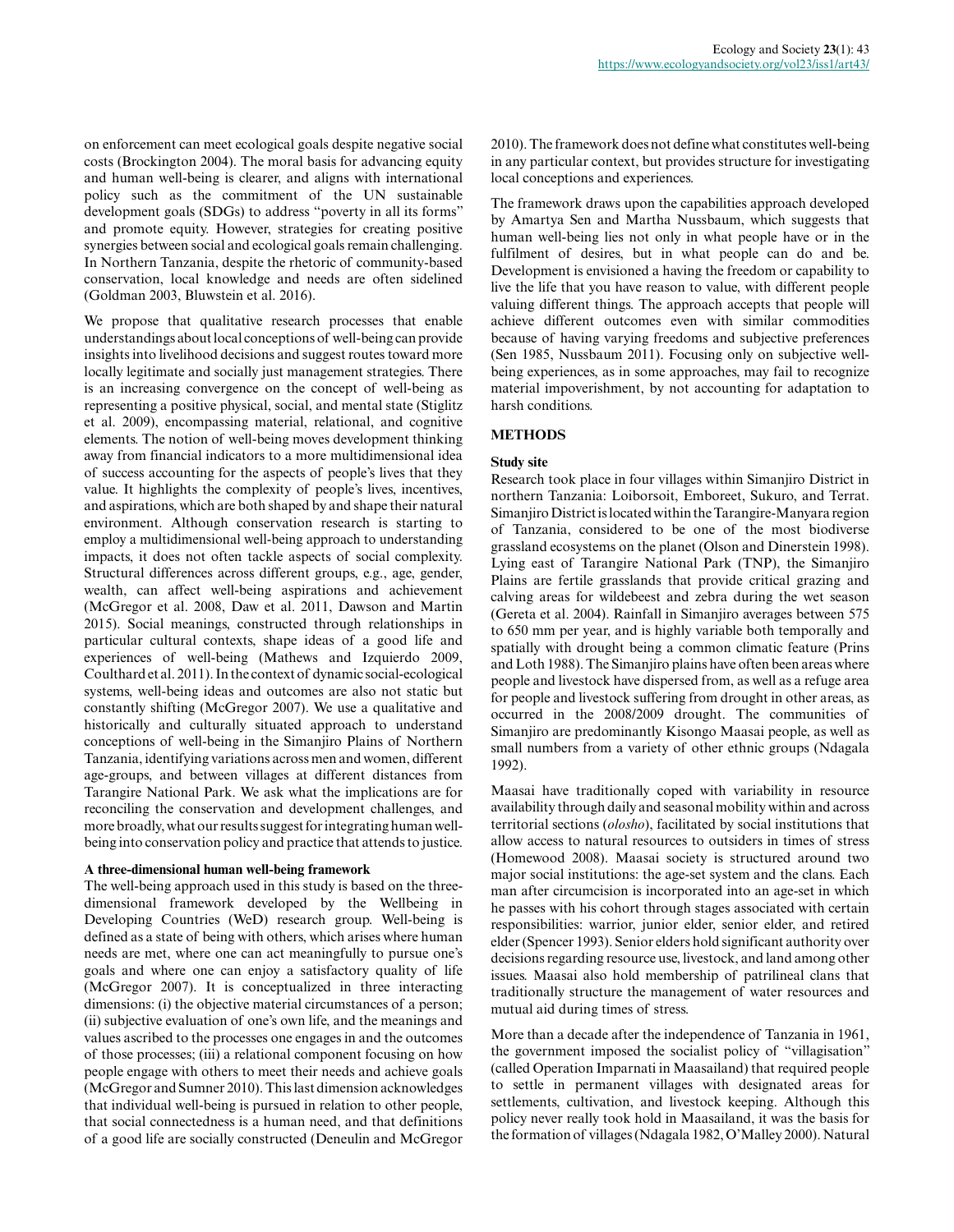

**Fig. 1**. Map of study villages in northern Tanzania.

resources and mobility are now managed by a combination of traditional pastoral institutions and village by-laws, although where villages are within wildlife management areas (WMAs)<sup>[1]</sup> the central government plays a significant role (Wright 2017). Most Maasai homesteads are now semipermanent, but livestock continue to be mobile within village lands and across village boundaries in times of stress. The household unit (*olmarei*), which is often polygamous and includes a man, wives, children, and other dependents, is responsible for management of livestock and cultivation, with more than one household often sharing a homestead enclosure (*engang*).

Through a range of processes including colonial policies, international development programs, large-scale agriculture, immigration, and conservation areas, Maasai are faced with increasing pressures on their land (Igoe and Brockington 1999, Fratkin 2001, Igoe and Croucher 2007). The fact that human populations have grown and livestock populations remain stable has added pressure to pastoralist livelihoods (McCabe 2003). In response, Maasai have diversified their livelihoods into agriculture (Homewood et al. 2009, McCabe et al. 2010) and wage labor including migration to urban areas and to the Tanzanite gem mines (Smith 2012, McCabe et al. 2014). Women's labor that traditionally centers on milking livestock, taking care of small livestock, and household tasks has diversified to include income generating activities including petty trading at local markets, and involvement in agriculture (Homewood et al. 2009, Smith 2014). The expansion of cultivation has been a particular concern for conservationists because the Simanjiro plains are the wet season dispersal area for many of the animals living in Tarangire National Park. For both wildebeest and zebra, the plains are a critical calving area and cutting off access to them could seriously impact conservation efforts both within and outside of the Park (Msoffe et al. 2011). It is clear that wildlife numbers have been in

decline and land fragmentation and conversion to cultivation are likely significant contributing factors (Mtui et al. 2017).

Tarangire National Park was created in 1970 and this created hardships for the Maasai living in our study area. Access to the Tarangire River and the Silalo Swamp were no longer possible, and it has been argued that the pasture and water resources within what is now the park were extremely important, especially as a drought reserve, to Maasai households living in Simanjiro (Igoe and Brockington 1999, Sachedina 2008). However, it has also been argued that the grazing and water in what is now the park were primarily used for small stock and only occasionally used by cattle (Miller et al. 2014). Nevertheless, Tarangire National Park continues to impact people in Simanjiro in various ways, exposing them to the risk of crop damage by migrating wildlife (Baird et al. 2009), but has also increased development activities and improved infrastructure (Baird 2014). Despite efforts to establish conservation areas on the Simanjiro plains, most recently a WMA, these have been strongly resisted by the villages in our study (Benjaminsen et al. 2013). One exception has been the establishment of the Simanjiro Conservation Easement in which NGOs and tourism companies have contributed approximately US\$4500 per year to each village participating in the easement in exchange for not establishing settlements or cultivation on the designated land (Nelson et al. 2010). The easement was first established in the village of Terrat in 2006 but since then the village of Sukuro has also joined (Fig. 1). There are a number of tourist camps and hunting blocks within the village boundaries of our four study villages and these have generated some revenue for local people. However, elite capture has to a large extent prevented most local people from benefiting from this source of income (Sachedina 2008).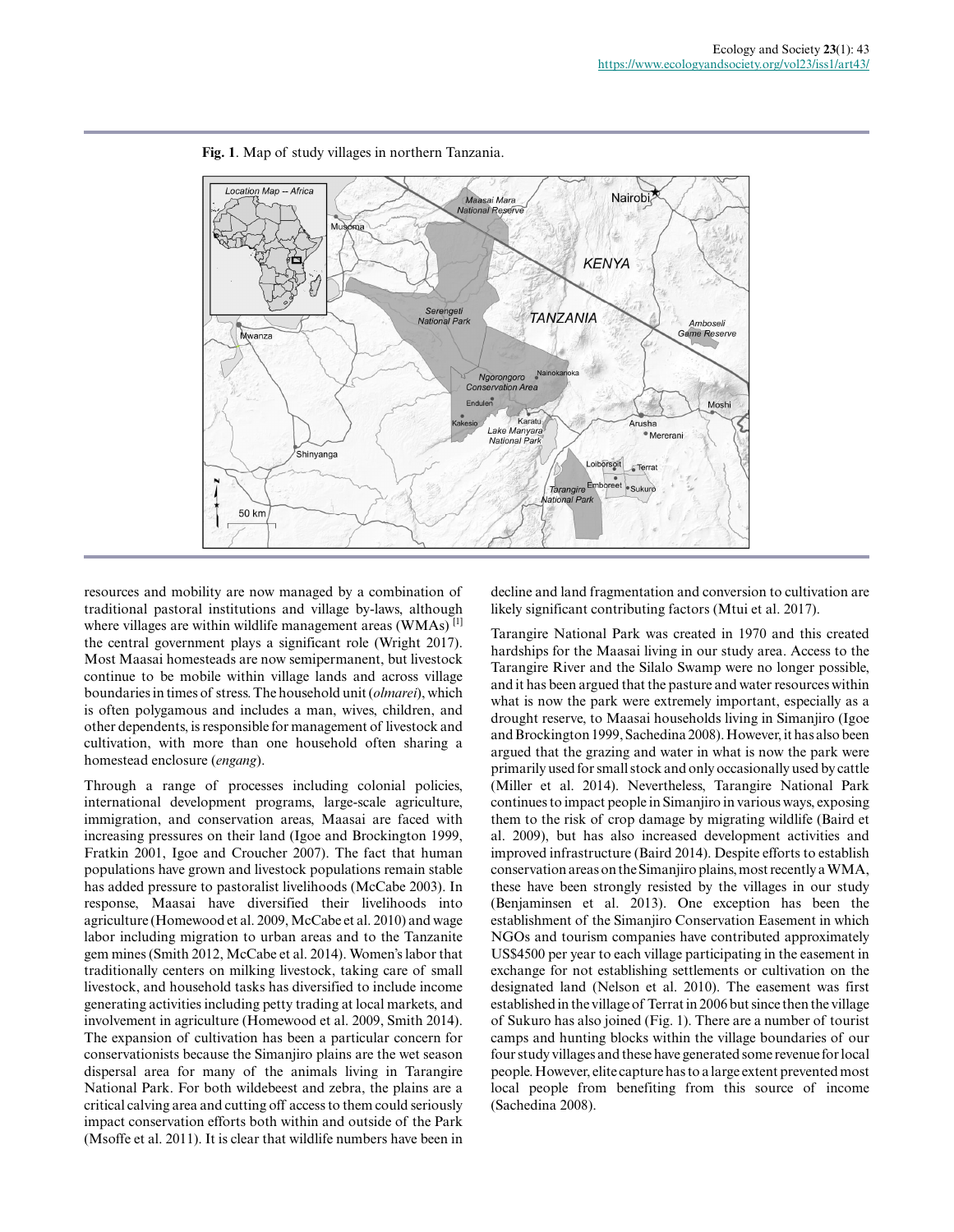| Village    | Distance from park<br>to center $(km)$ <sup>T</sup> | TLUs <sup>1</sup> /household<br>$2014^{\circ}$ | <b>Hectares</b><br>allocated to<br>household<br>$2014^{\$}$ | Hectares cultivated/<br>household $20148$ | Relevant interventions and information                             |
|------------|-----------------------------------------------------|------------------------------------------------|-------------------------------------------------------------|-------------------------------------------|--------------------------------------------------------------------|
| Emboreet   | 15 (adjacent)                                       | $27.5$ (mean)                                  | 20.2                                                        | 3                                         | First village to establish cultivation through leasing             |
|            |                                                     | $21.0$ (median)                                | 20.2                                                        | 2.8                                       | land to WaArusha agriculturalists.                                 |
|            |                                                     |                                                |                                                             |                                           | Game Controlled Area <sup>l</sup> extends across village land.     |
| Loiborsoit | 25 (adjacent)                                       | 58.8                                           | 12                                                          | 4.8                                       | Highest levels of development interventions and                    |
|            |                                                     | 32.8                                           | 8                                                           | 3.2                                       | external engagement.                                               |
|            |                                                     |                                                |                                                             |                                           | High levels of land leasing for agriculture.                       |
|            |                                                     |                                                |                                                             |                                           | Recently lost dry season grazing land to a private<br>conservancy. |
|            |                                                     |                                                |                                                             |                                           | Set aside tracts of land for communal grazing.                     |
| Sukuro     | 40 (not adjacent)                                   | 115.8                                          | 11.5                                                        | 3.3                                       | Conservation easement (established 2009)                           |
|            |                                                     | 58.7                                           | 12                                                          | 3.2                                       | Set aside grazing land for future allocation to                    |
|            |                                                     |                                                |                                                             |                                           | individuals.                                                       |
| Terrat     | 45 (not adjacent)                                   | 47.8                                           | 10.9                                                        | 3.4                                       | Conservation easement (established 2006)                           |
|            |                                                     | 34.3                                           | 6.5                                                         | 3.2                                       | Olmoti ranch development project established                       |
|            |                                                     |                                                |                                                             |                                           | 2009 (caused dispute with Sukuro village).                         |

# **Table 1**. Study village characteristics.

† Estimate taken from Baird et al. 2009.

‡ Tropical Livestock Units: standardized measure of livestock holdings accounting for differences across species.

§Unpublished data supplied by J. Terrence McCabe and Paul W. Leslie.

<sup>|</sup>Game Controlled Areas are designated areas for controlled hunting. Other human activities (grazing and agriculture) are permitted but can conflict with hunting areas.

The Village Land Act of 1999 established the village administration authority to manage village land and resources, including the allocation of individual plots to village members that continues today. Although no title deeds have been issued, individual allocations of between 4 to 20 ha are common. Although individuals are not allowed to sell these allocations, it is not uncommon to see large plots of land "leased" to outside interests for commercial agriculture. The regional government declared a moratorium on new farms on the plains in 2006, fuelling fears among local people that they would lose land (Davis 2011). Alongside processes of land allocation, village administrations have developed land use plans often supported by NGOs, to specify areas for cultivation, herding, and sometimes conservation.

Other important changes that have influenced the lives and wellbeing in our study villages are the spread of cell phones and the introduction of small motorcycles. These have vastly improved communication and access to markets and health centers.

## **Data collection methods**

We carried out the study in four villages lying in the Simanjiro District (Figure 1). Two are adjacent to the park border and two are near but not adjacent; villages have different levels of wealth, project interventions, land use policies, and land cover and histories (Table 1). Each village has plains used by wildlife migrating from Tarangire National Park. These villages have been the focus of long-term research by McCabe and colleagues over the last 12 years (Baird et al. 2009, Leslie and McCabe 2013, McCabe et al. 2014), and were chosen because of their location in the key dispersal area for wildlife, and the fact that they are undergoing rapid changes via conservation, development, and wider socioeconomic shifts likely to affect well-being.

The research is primarily based upon 26 semistructured group interviews carried out across the four villages of Emboreet, Loborsoit, Sukuro, and Terrat between January and August 2014. Men's and women's groups were conducted separately; a total of 76 men and 72 women were interviewed in 14 and 12 interviews, respectively. Interviews were carried out with the assistance of local Maasai field assistants fluent in Maa (the Maasai language), Swahili, and English. McCabe and two male field assistants carried out the interviews with men; and Woodhouse and a female assistant conducted those with women. Participants were not randomly selected because of logistical difficulties of bringing together a diverse group from different households in a sparsely populated landscape, and instead local knowledge and contacts allowed us to prearrange interviews. We sought to include a range of age-sets, and households from different subvillages and representing different wealth statuses. Age-sets included in the men's interviews were the following: *Esuri* (estimated age based on circumcision at age 15: 59–78 years old); *Makaa* (48–60 years); *Landes* (37–50 years); and *Korianga* (21–35 years). Young men of the most recent *Nyangulo* age-set (15–20 years) were generally not present; this age-set had only recently opened at the time of research. Different generations of women were also included within each group interview. Female key informants described age groups that are commonly used among Maasai, and women self-categorized in the interviews. The age groups included were the following: *Endoyie* (unmarried girl); *Siangiki* (approx. 20–32 years, a few children); *Endasati* (approx. 33–49 years; maybe a grandmother); *Koko* (beyond reproductive years)<sup>[2]</sup>.

A qualitative approach enabled flexibility in the research process with data being collected iteratively allowing themes that emerged to be explored further in subsequent interviews. It also allowed people to express nuance in their own language on their ideas of well-being, highlighting processes and relationships between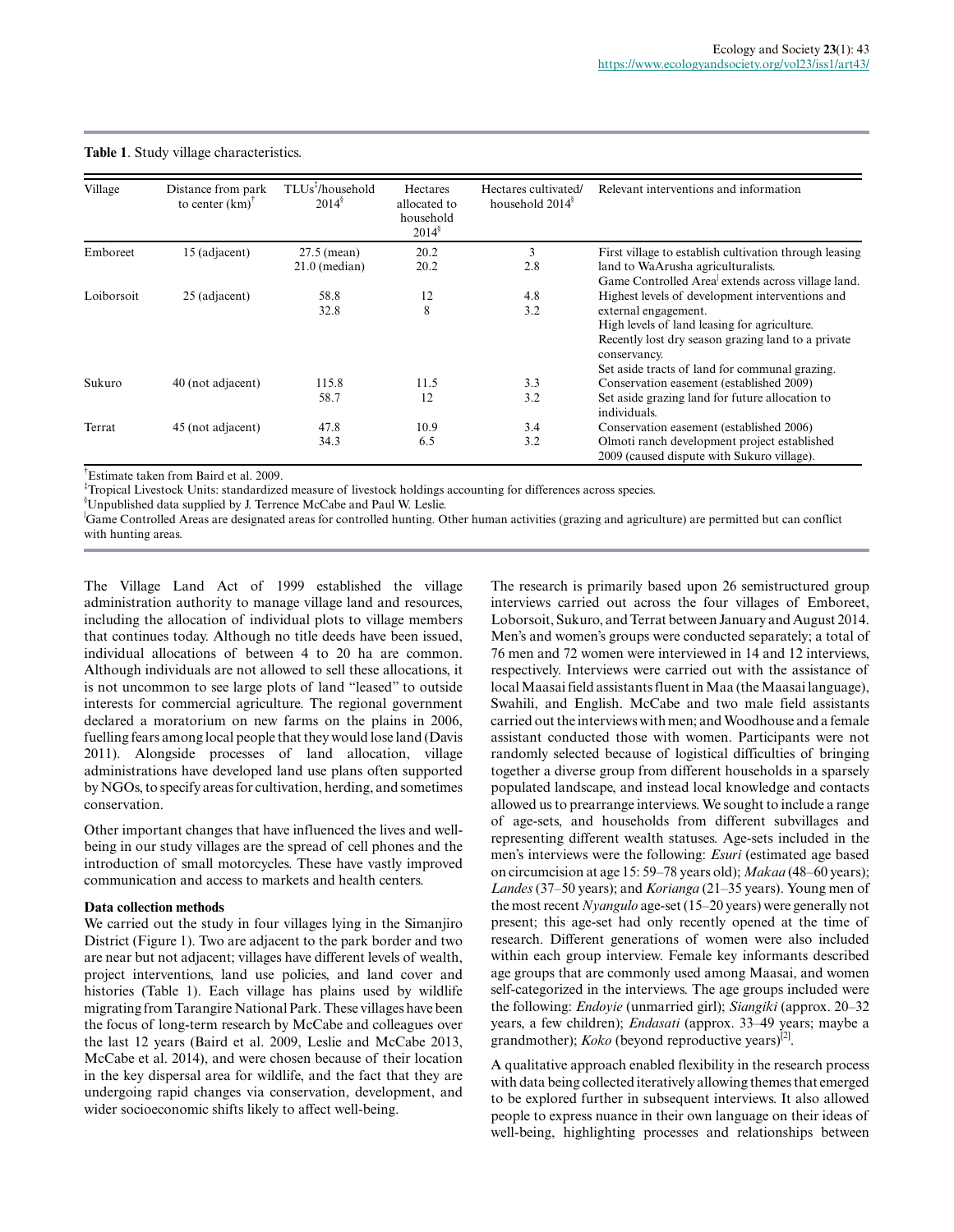different aspects (Woodhouse et al. 2015). Group interviews have the advantage of drawing out both points of debate and commonalities, and have been employed successfully in this cultural context (e.g., Miller et al. 2014, Baird and Gray 2014). Discussions with two key informants (men from Simanjiro who McCabe has known for several years) helped us to translate the concept of well-being and introduce the research in an understandable way in Maa. Well-being was described as having a "good life" (*engishui sidai*) that was moderated during the introduction to "normal life" (*engishui e kawaida*) because initial interviews became too focused on aspirations. We asked the following key questions regarding individual well-being, with probing for detail on themes that emerged, and encouragement of discussion and answers from all participants:

- **1.** What is important (for you to have and do) in this community to feel that you have a good life?
- **2.** Why is this important? (What does it provide or promote?)
- **3.** How has this aspect of your life changed in the last 10 years (marked by the *eunoto* ceremony of 2005 when the Korianga age-set were promoted to senior warriorhood)?
- **4.** Why has it changed?
- **5.** Are the changes the same for everyone here? In this village?
- **6.** What threatens this aspect of your life in the future?

We also carried out one key informant interview in each village (with men who hold and have held leadership positions in the village) on village histories, conservation and development interventions, and institutions. In addition, the analysis draws upon ethnographic fieldwork and participant observation over the last 12 years in the study villages by McCabe.

Data analysis of transcripts and notes from the interviews was guided by the three dimensions of well-being but was inductive in that the specific components of well-being and the reasons given for their importance (as shown in Table 2), relationships, and processes emerged from the data through coding carried out by Woodhouse. We tested emerging ideas iteratively through the analysis, inspecting for recurring instances and differences to ensure comprehensive treatment of the data set (Silverman 2006). We chose not to do a formal ranking exercise as in other studies of well-being (Abunge et al. 2013, Buzinde et al. 2014) and instead focused on interrelationships, and inspected for patterns of emphasis and occurrence of different themes across different villages, age groups, and between men and women.

#### **RESULTS**

# **Components of well-being for men**

Men discussed a variety of elements to having a good life during interviews. There were consistent patterns in what was focused upon with priorities for younger men (Korianga age-set) differing from the older men (see Table 2). Livestock (primarily cows, but also goats and sheep) was consistently the first priority given in interviews by all generations.

*For all Maasai, livestock is important. If you have no livestock, no children, or no land, you have nothing.* (Landis, senior elder, Terrat village)

Livestock are central to livelihoods but also cultural identity, status, and dignity.

*[If you didn't have livestock] other people would consider you Dorobo[3]*, and ask what kind of Maasai is that? Your role in the village would change and no one would listen to you about livestock issues. (Korianga, junior elder, Sukuro village)

The number of livestock required varied according to respondents within groups and tended to be higher in Terrat. On probing, what was deemed important was that the herd would enable you to do what you wished. The capabilities livestock provided differs between age groups. The older men focused on providing enough milk for the family, and being able to sell livestock for money, food, and clothing. Korianga emphasized, in addition, the ability to send children to school, to cultivate crops, and to build a house. It was primarily men in the Korianga age-set that mentioned a strategy of keeping fewer livestock but investing in higher quality breeds of greater value and resiliency to drought.

Other material assets such as a modern concrete block house rather than a traditional one<sup>[4]</sup> and a means of transport were important for Korianga men. Men across age groups recognized the increasing importance of being closer to services such as health clinics, water sources, access to veterinary drugs, and material goods, as well as markets for selling and buying livestock. Although livestock remain mobile, because of increasing populations and environmental change, a more sedentary life centered on villages and subvillages is increasingly desirable and necessary.

Traditionally in Maasai society, a big family with many children is needed for labor and is an important indicator of wealth, and this idea remained strong among many older men, but generated some debate. The process of having children is a means of reproducing the social structure and hierarchy: "you can't be an elder if you don't have children." Wives were only mentioned in relation to having children. Although some older men in Simanjiro have as many as 10 wives, younger men (Landis and Korianga age-sets) told how it is now considered normal to have two wives, each expected to have four to five children.

*Things have changed. If you have lots of children, you need resources. Before, people needed man power. You just needed simple knowledge, where to move to for grazing ... but now we need more than that.* (Korianga, junior elder, Sukuro village)

The topic of land and its centrality to life focused discussions around the value of herding versus agriculture for livelihoods and broader well-being. Linked to this was the relative value of communal land used for grazing and private plots primarily for growing crops (maize and beans). Men across all the age-sets recognized the importance of owning a piece of land, signifying the shift away from a nomadic lifestyle. This land is needed for a permanent house, agriculture, and a reserve for calves and sick animals (*olekeri*). For men, agriculture enables the possibility of increased food for the family rather than being reliant on trade, and provides a sense of security during years when there is drought or disease resulting in livestock losses. Crucially, it secures land in the face of increasing threats from a growing population and land-grabbing: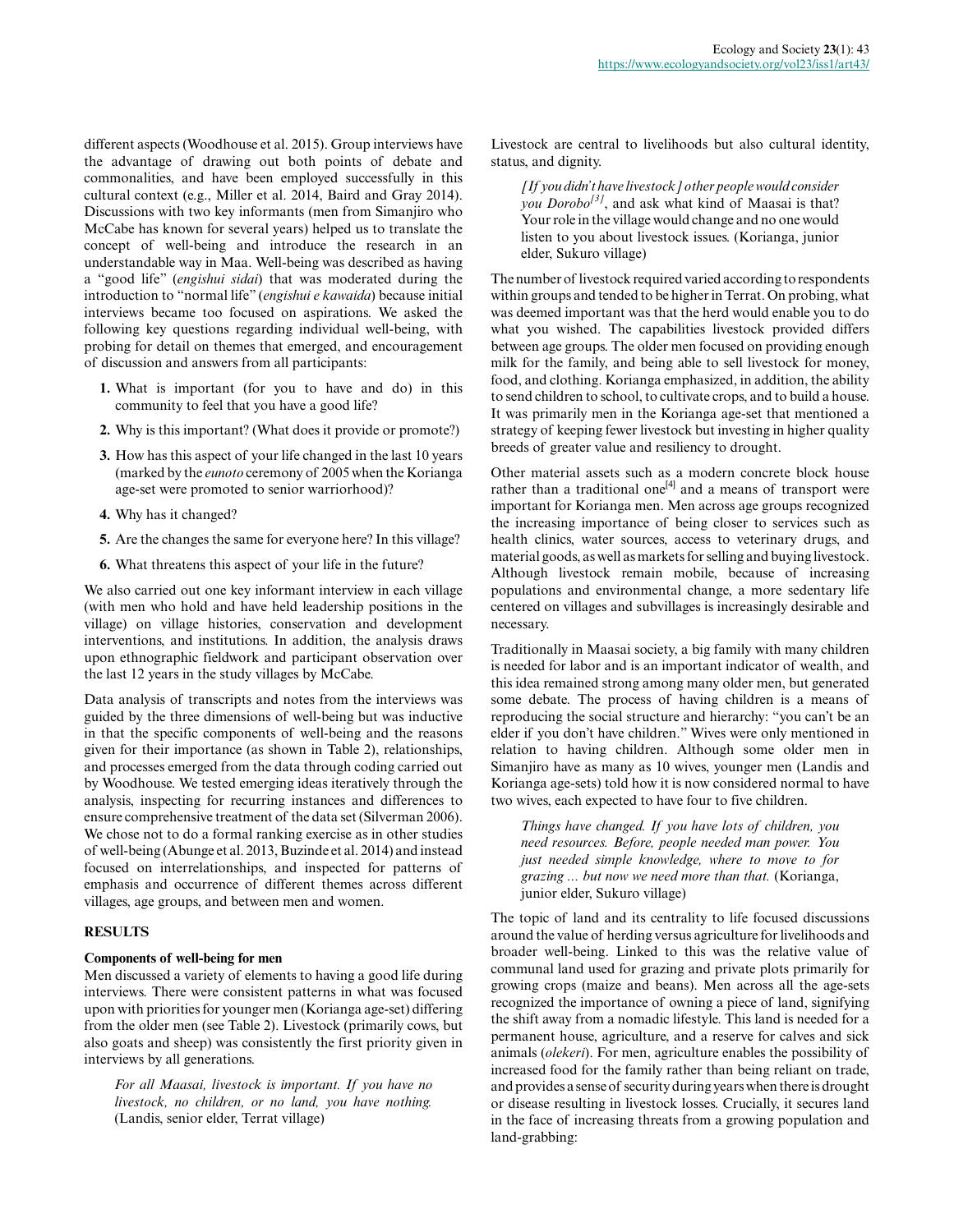**Table 2**. Summary of aspects of well-being disaggregated by age-group and gender. Blank cells indicate no differences to general description.

| Dimension                         |                                                                                                    | Variations across different groups                                                                                                      |                                                                                                                  |                                                                                   |  |
|-----------------------------------|----------------------------------------------------------------------------------------------------|-----------------------------------------------------------------------------------------------------------------------------------------|------------------------------------------------------------------------------------------------------------------|-----------------------------------------------------------------------------------|--|
| Component of well-<br>being       | Reasons provided                                                                                   | Younger men (Korianga)                                                                                                                  | Older men                                                                                                        | Women                                                                             |  |
| Material                          |                                                                                                    |                                                                                                                                         |                                                                                                                  |                                                                                   |  |
| Livestock                         | Wealth; security; enabling choice<br>and freedom; cultural identity                                | In addition, to provide<br>money for education,<br>cultivation, house building.<br>Fewer livestock, focusing on<br>high-quality breeds. | Specifically for milk for the Emphasise milk for<br>family; to sell for food and children and health.<br>clothes |                                                                                   |  |
| House                             | Shelter, comfort, to raise a family                                                                | Aspire to a modern concrete No mention of aspirations For warmth, less need for<br>house                                                |                                                                                                                  | firewood and to rebuild                                                           |  |
| Private land                      | For housing, cultivation, and<br>olekeri; to provide security                                      | To have authority to make<br>own decisions about land<br>use                                                                            | Some concerns regarding<br>land conflict                                                                         |                                                                                   |  |
| Communal land                     | Seasonal movement of livestock<br>and during droughts.                                             |                                                                                                                                         |                                                                                                                  |                                                                                   |  |
| Access to services                | Water, health, education,<br>veterinary, and material goods                                        | --                                                                                                                                      | Veterinary, market for<br>livestock                                                                              | Emphasis on health and<br>water, education                                        |  |
| Agricultural production           | Production of own food; sense of<br>security; secures land                                         |                                                                                                                                         | Concerns about<br>unpredictability and<br>unfamiliarity                                                          | Money for food and<br>hospital costs; to avoid<br>selling livestock               |  |
| Children                          | Labor, social structure                                                                            | Tend to want fewer                                                                                                                      |                                                                                                                  | For pride; importance of<br>boys                                                  |  |
| Education for children            | Land security, productivity of<br>livestock and agriculture; regain<br>advantage against outsiders | To compete in the modern<br>world; important for girls as<br>well as boys                                                               | See less value in girls<br>education as will join<br>husband's family; trade-<br>offs with tradition             | Emphasized importance<br>for girls; to help the family                            |  |
| Transport (motorbike)             | Makes communication and trade Emphasized by this group<br>easier                                   |                                                                                                                                         |                                                                                                                  | No mention                                                                        |  |
| Source of income                  | To provide freedom for women;<br>rarely mentioned directly by men                                  |                                                                                                                                         | Trade-offs with tradition                                                                                        | Independence and<br>authority; to buy items not<br>considered important by<br>men |  |
| Relational                        |                                                                                                    |                                                                                                                                         |                                                                                                                  |                                                                                   |  |
| Social unity                      | Subjective well-being, helping<br>those in need including<br>restocking                            |                                                                                                                                         |                                                                                                                  | Maintains peace; mutual<br>assistance, e.g., sharing<br>food, caring for sick     |  |
| Cultural traditions               | Identity, social stability, unity                                                                  | Value some traditions<br>including clan and age<br>structures                                                                           | Most concerned about<br>continuity and loss                                                                      | Linked to social unity                                                            |  |
| Having a voice in<br>decisions    | A sense of agency and security                                                                     |                                                                                                                                         | Mostly related to protection of land                                                                             |                                                                                   |  |
| Autonomy                          | Linked to security                                                                                 | Provided through private land                                                                                                           |                                                                                                                  | sphere<br>Economic freedom,<br>through ability to earn<br>and keep income         |  |
| Subjective<br>A sense of security | All focus on land security                                                                         | Through education for<br>children                                                                                                       | Partially through cultural<br>continuity                                                                         | Through education for<br>children                                                 |  |

*Communal grazing land is important but you need private land so you can make your own decisions about what to use it for ... if it is communal anyone can from outside and take it.* (Korianga, junior elder, Loiborsoit village)

Having authority or individual control over land is particularly important to young men, showing a shift toward individual or household ownership from collective decision making about land management. However, all male participants recognized the importance of shared grazing lands because of the seasonal movements of cattle to pasture and for access to resources during droughts. The restrictions and private nature of agricultural land is thought to be unequitable by some:

*In the past there was no private land. The only place set aside was for calves. The other areas were for everyone. Now there is private allocation. I think having communal land is important so people can use it equally and it is not restrictive like private land.* (Esuri, retired elder, Terrat village)

Some men view agriculture more generally as incompatible with a pastoralist way of life and the cause of community conflict. With reference to this conflict and subjective well-being, one man reflected: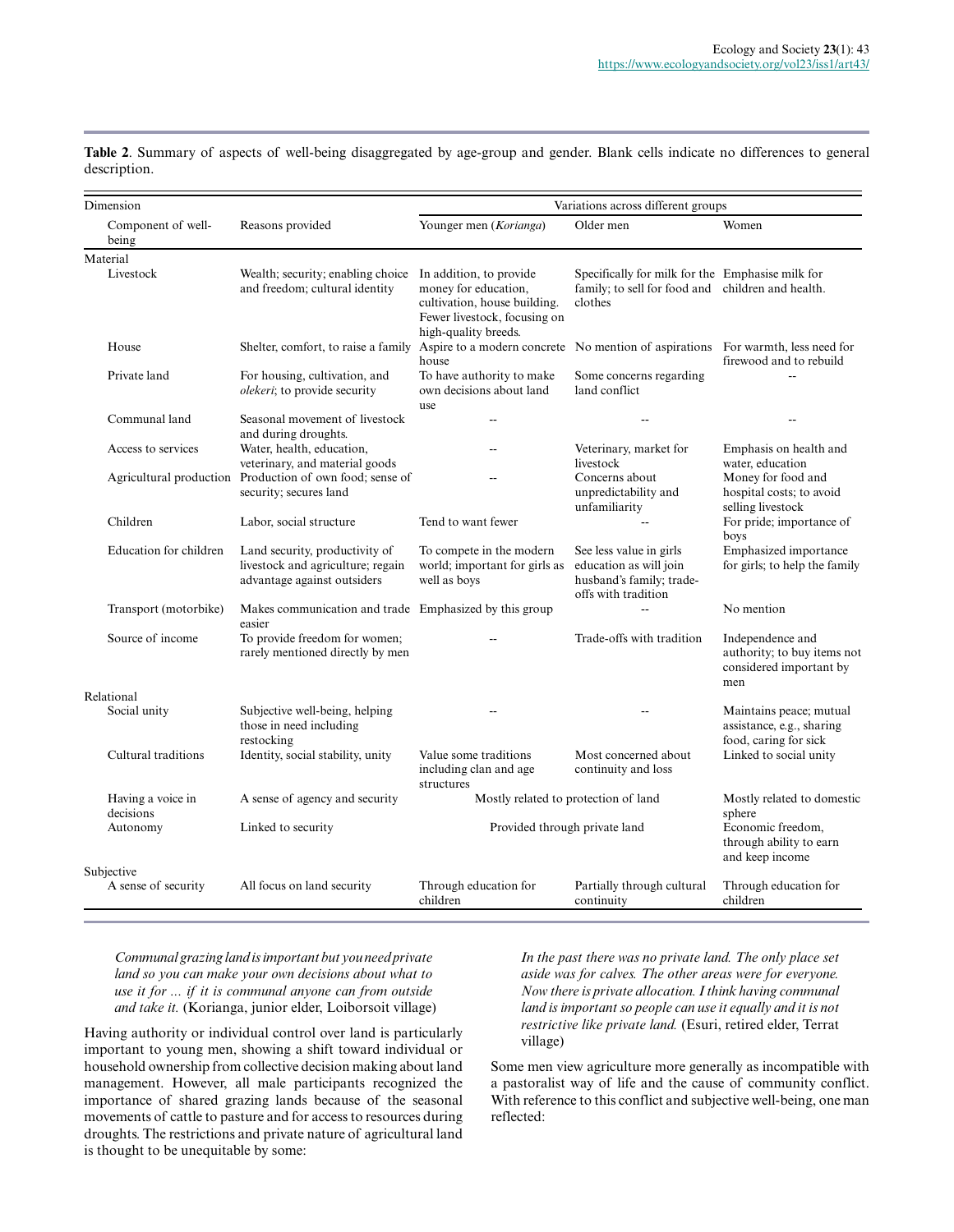*Our eyes like to see pasture not cultivation; it has destroyed the nature of the land and many problems can come from it. We farm because of hunger, we don't feel we should do it. It feels better to see grazing land.* (Makaa, senior elder, Loiborsoit village)

Agriculture is seen by some, especially older men and those in Terrat and Sukuro, as unfamiliar and unpredictable:

*I prefer livestock keeping. It is familiar to us, we have confidence in doing it, and we can go far with it. Hunger has pushed us into agriculture. The conditions for it depend on luck.* (Makaa, senior elder, Terrat village)

Discussions about the future centered on concerns and fears about land security. Threats to land are seen to come from population growth (and associated perceived increases in livestock), outsiders including Maasai moving in, investors and the leasing of land, and conservation. There is an increasing problem of households leasing or selling[5] their land rather than cultivating it themselves, with reports of clandestine land grabs. There was high levels of mistrust toward outsiders who come in through associations with the church, development interventions, research, and conservation, but are thought to have ulterior motives. Men expressed a lack of power and voice in these processes, and felt disadvantaged because of a lack of education in relation to other groups.

*People from outside come to invest, but they really want to take a piece of land. They may say something but actually do another thing. Conservation is also like this.* (Landis, senior elder, Loiborsoit village)

Conservation, via government and NGOs, was often grouped together with other threats. In particular there was a worry about Wildlife Management Areas being implemented in Simanjiro, and that Tarangire National Park will be extended, resulting in not only land losses but increased impacts of wildlife on agriculture and livestock. The government is viewed as prioritizing conservation, with politicians able to make sudden decisions outside of people's control. Men expressed a sense of injustice about the historical loss of land, continued infringements, and lack of compromise, for example during the droughts in 2009, when many herders took their livestock toward the park:

# *Even though we share our land with wildlife, they cannot share the area with our livestock.* (Landis, senior elder, Loiborsoit village)

Men aimed to improve security through a variety of means, including agriculture, securing tenure, and through education of young people. Younger men generally see formal education as more desirable and unproblematic than the older generations, and were more likely to mention the value of education for girls as well as for boys. Positive views about education were expressed in the interviews, but many older men remained sceptical about the benefits it would ultimately bring, seeing unavoidable trade-offs with some traditions. Overall education is considered necessary to face the challenges and complexities of the modern world and to progress. In particular the ability to read information and land contracts, and understand hidden agendas of external actors are viewed as important to protect Maasai land, to get benefits from wildlife, and to improve productivity of livestock and agriculture. Men expressed feelings of disadvantage in their interactions with other groups, and threats from outsiders who are able to use their education to "steal our land by the pen."

*It [education] will help to protect the land, together with the government. People are thinking about how to take our land away. If there are educated people in the community, they will have the knowledge to stop this. They can see whether we can trust people.* (Landis, senior elder, Emboreet village)

Although relational aspects of well-being were not directly discussed as much by men as by women (see below), peace was presented as being a foundation for aspects of material well-being and important for feeling good. Otherwise, the importance of social unity (*enaiboshu*) was discussed in terms of helping others in need within the community, especially *ewoloto,* the practice of restocking destitute households within clans with livestock. However, many men across villages talked of their concern about increasing amounts of conflict within and between villages stemming from land privatization, development interventions, party politics, and poor and corrupt leadership. Subjective wellbeing experiences are shaped by cultural norms and values, which are clearly shifting among the Maasai of the region, and were a source of debate during interviews. All men recognized that some traditions were important and a "source of community" as one man put it. All agreed that the age-set system was critical in creating systems of respect and knowledge sharing across generations. As in the case of the shift away from pastoralism, which in itself forms a central core of cultural identity, some older men are clearly uneasy about the rate of change to cultural traditions that was attributed to economic development, links with outsiders, formal education, and the Christian church. In a rare instance of men raising the issue of money directly, men of the older generations (Makaa and Seuri age-sets) in Loibosoit, blamed, among other factors, the monetary economy for the decline in traditions and women's increasing independence.

*If I could take Maasai back to the way we were I would be happy.* (Makaa, senior elder, Loiborsoit village)

Younger men are more ready to embrace change, but emphasized that some traditions did not complement their modern aspirations to be educated, equal to other social groups and part of a diversified economy. Many men (largely of the two youngest agesets) were clear that some traditions were no longer beneficial to Maasai society. This included *esoto* (the practice of dancing, flirtation, and sexual activity between warriors [*ilmurran*] and young uncircumcised girls), which appears to have ceased or been pared back since Korianga were circumcised, and was deemed a waste of time and interfered with education. Concerns were also raised about *laibons* (ritual leaders in Maasai society) becoming corrupted by wealth and a source of community conflict.

# **Components of well-being for women**

There were many similarities between men and women's views but some significant differences emerged as to aspects of their lives that women valued and the reasons provided (Table 2). No particular patterns emerged in the ideas put forward by women according to age. As for men, having children is vital for having a good life. Women emphasized living among their children and the pride they feel in them. Some women mentioned the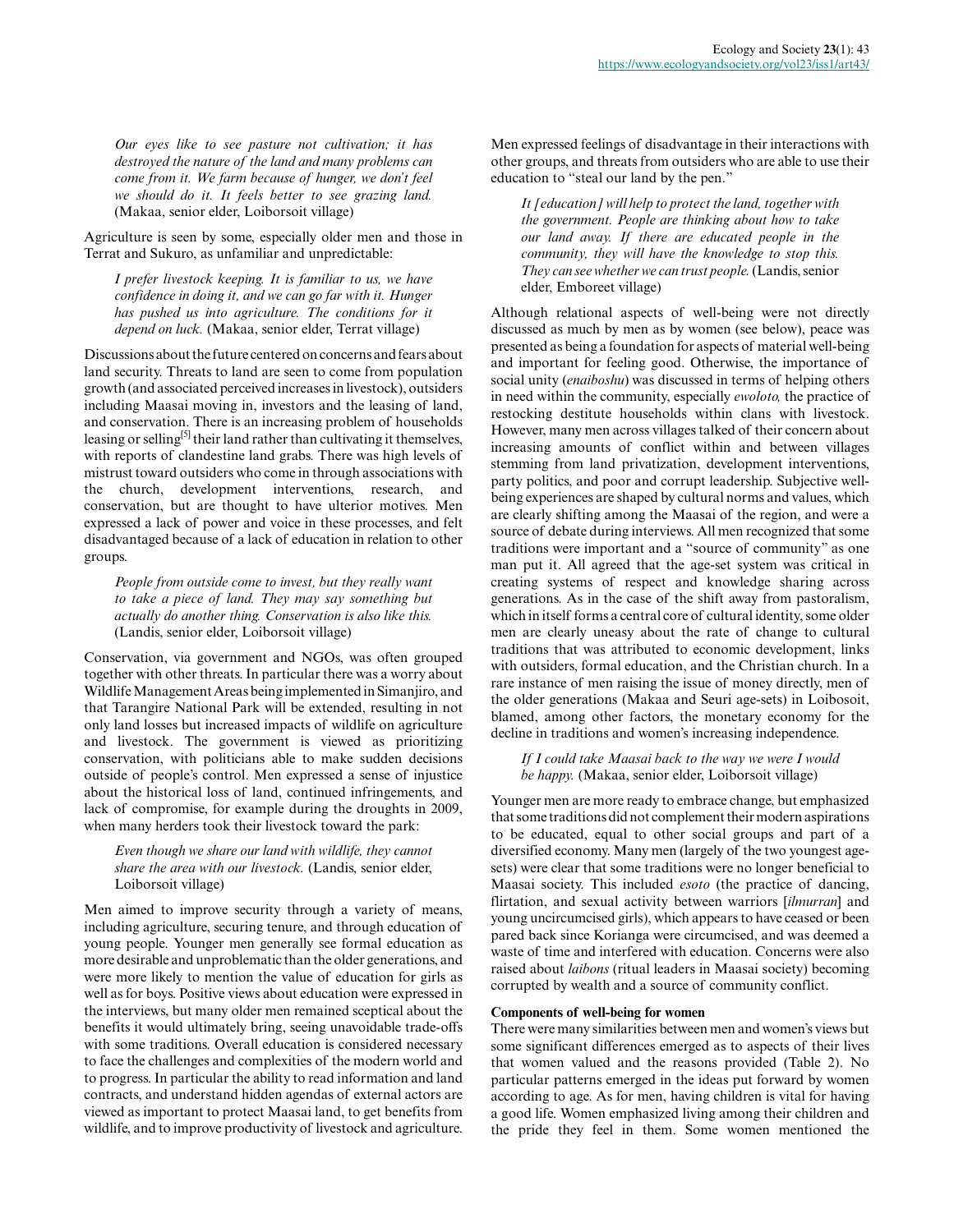importance of having a boy for their own security, because the traditional inheritance system means that once they are beyond reproductive age, women go to live with a son and his family. Women also consider education important for two reasons: to bring "positive change" and security to the village, family, and themselves by gaining employment in professional jobs such as medicine and teaching; and second, to understand the value of land and to ensure its security. Women emphasized the value of girl's education as a means of gaining independence. Livestock are also a key aspect of a good life, primarily to ensure the children have milk for health. The ability to access services is, as for the men, a priority, but the emphasis for women was on healthcare (dispensaries and clinics in the villages and the ability to get to a hospital), and water resources. Many women mentioned having a warm, modern, and secure house, because it would require less firewood to heat and time to rebuild, which is a women's responsibility.

Women expressed more concern than men about livelihoods and food security.

*I worry about hunger ... if there is not enough rain for agriculture. We don't know what is going to happen, we can only wait for God to show us.* (Endasati middle-aged woman, Sukuro village)

Women were just as concerned as men about land security and threats from external actors who cannot be trusted and "take things away from us and we are given nothing in return." Agriculture, in addition to providing food directly for the household, is important to women for income, either through selling crops from their own household or working on other people's farms. In fact, money was raised as a contributor to wellbeing far more by women (a total of 19 separate instances across the interviews) as opposed to men (only 3 instances). Communal land is also considered important especially for dry season grazing but was often not mentioned at all.

Relational aspects of well-being were discussed far more in the women's interviews than in the men's (36 separate instances compared with 17 for men). Women expressed the importance of good relationships between husband and wife, including being treated equally to other wives (first wives tend to have authority over other wives), gaining respect, and being listened to. Within the homestead, living harmoniously among other wives is considered important for peace of mind. The tradition of unity (*enaiboshu*) of the Maasai cultural group overall is viewed as important for mutual assistance in times of need (sharing food and helping neighbors when they are sick for instance), to create peace, and for subjective well-being (feeling good from celebrations, sharing food and ideas with neighbors). Conflict is perceived to arise because of people attempting to realize the value of land, leasing land, through boundary conflicts, and more generally through a rise in individualism and inequity because some people have become wealthy through Tanzanite mining or other enterprises. Women discussed how conflict was often directly between men but women would still suffer through unrest in the homestead.

Having a voice in decisions made about livelihoods, children's education in the home, and in the wider community was discussed as important and lacking in women's lives in all the interviews.

Women linked having a voice to economic independence in a mutually reinforcing way.

*Most Maasai women do not have any sound to speak with, and no property. When we want to go to hospital we have no voice to speak in front of our husbands and no ability to sell cows to pay for the hospital.* (Endasati middle-aged woman, Loiborsoit village)

Economic independence, through owning land, livestock, selling products, and even having a bank account, was an aspiration for many women (16 women discussed this). For some, the expansion in economic opportunities, such as through earning money working on other people's farms or through selling excess milk to neighbours, had allowed them to achieve this aim to some extent. However, having the autonomy to use the money themselves is dependent on the nature of their relationship with their husbands who "can give me a voice." Exerting agency via economic activities was seen by women as the most direct means of empowerment and authority (*engidimata*). In a practical sense it allows women to buy domestic and educational items that men do not readily provide such as school resources (uniforms, pens, books), clothes, and kitchen utensils, as well as to send children to school. There are various NGO, government, and self-initiated women's groups centered on economic activities such as savings and loans, and small-livestock holdings that are enabling women to earn their own money. For some, who cannot keep the money they earned due to their domestic situation, the wider range of economic activities women are involved in through agriculture is just a continuation of the labor burden and unequal access to resources: "Women harvest and the men take the harvest."

Women associated Maasai tradition and the past overall with women being poorly treated, beaten, overworked, not listened to, and largely treated as children. Unlike men, women had no debate about how positive social and cultural changes over the last few decades had been. These changes, which have involved women being given "responsibility" and "individual rights," were largely attributed to the Christian church, but also education and the government. The church is a big part of women's lives, and was presented in a purely positive way as an institution that has given women a "right to speak," a role, and has reduced conflict generated by land privatization and inequity. Like men, women viewed some traditions such as *esoto* and *laibons* as outdated, with the addition that some suggested that female circumcision and the early marriage of girls, practices that have been targeted by government and NGO campaigns, should stop.

## **Differences between villages**

In villages not adjacent to Tarangire National Park (Sukuro and Terrat) that have a smaller area of village land and agriculture has less of an established history, the importance of communal grazing land was emphasized and men more readily expressed wariness about shifting to agriculture. In these villages, men discussed the insufficiency in terms of space and flexibility of private lands for agropastoral livelihoods. They highlighted the role of communal land in social equity, links to social institutions ("we need village land as we are one community") and for flexibility in seasonal movement of livestock and during periods of drought. The only place where men suggested that private land should be used for grazing was in Emboreet village. Being near the boundary of Tarangire National Park, in Emboreet, men were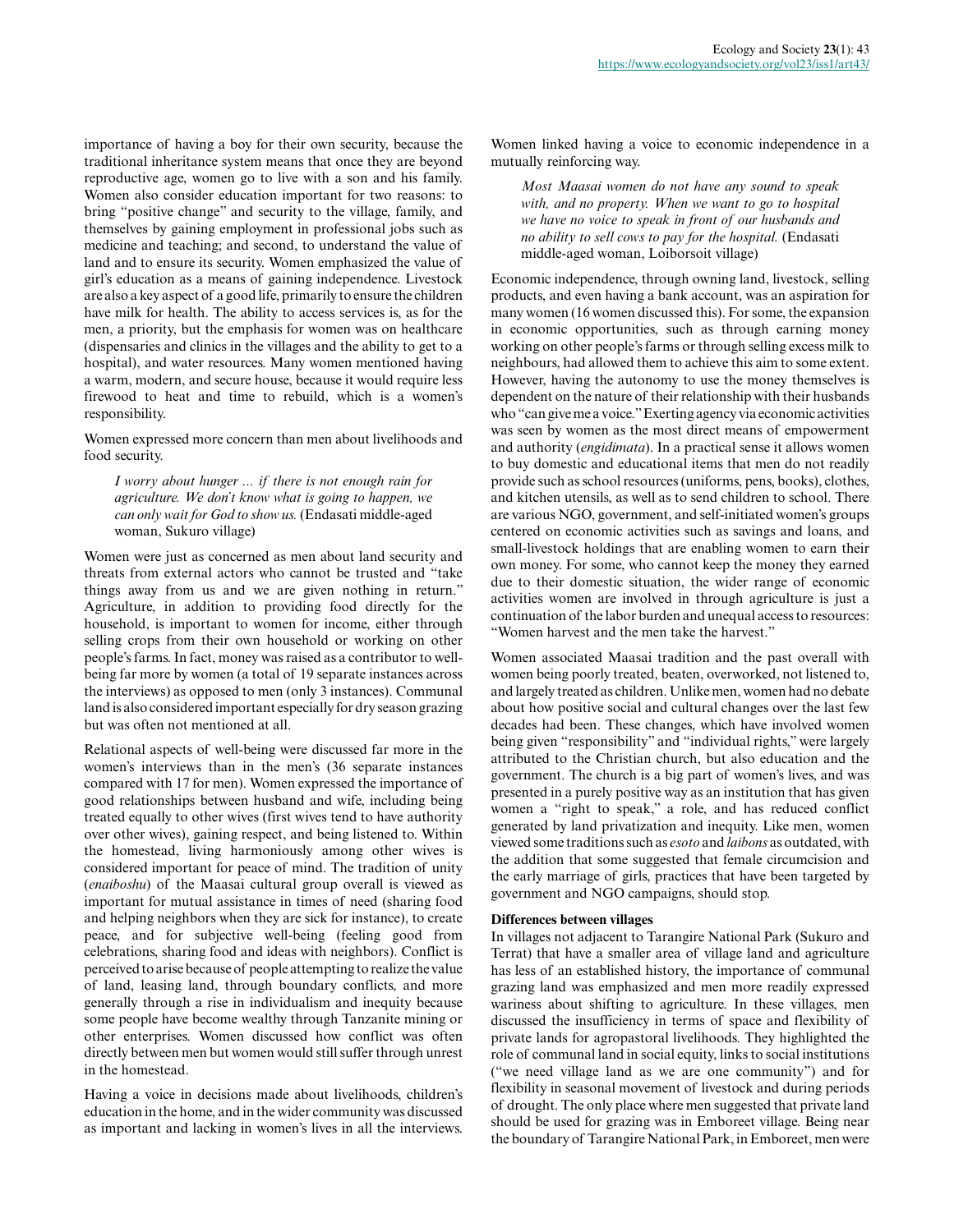concerned that cultivation of private land was limited by wildlife, making it difficult to guard more than 10 acres for any one household. Men and women in Emboreet and Loibosoit (also adjacent to the Park) more readily expressed their sense of injustice from conservation in that they were negatively affected by wildlife but did not receive benefits, although men across all villages mentioned the concern they felt about the Park expanding in the future.

# **DISCUSSION**

## **Diversity and change in Maasai well-being conceptions**

We identified several differences between age-sets in men's ideas about well-being, the significant divide being between Korianga (who have recently become junior elders) and the older age-sets. Korianga are the first generation to find significant sources of wealth through involvement in Tanzanite mining, and migration to urban areas, exposing them to new sources of knowledge, ideas, and technology (Baird and Hartter 2017). This represents a significant shift within the wider changes in dominant ideas of Maasai masculinity throughout the last century, in which the agesets remain an organizing structure of social relations but the experiences and attitudes of the age-sets change (Hodgson 2001). This shift has possible implications for continuation of the pastoral system and therefore communal land management more compatible with conservation aims. The consequences are potentially contradictory: on the one hand young men are focused on agriculture, livelihood diversity, material goods, and individual autonomy but they also want smaller families implying slower population growth in the future. For older men, the cultural meaning associated with pastoralism and traditions is stronger, so a sense of loss of these is impacting on subjective well-being. This highlights the socially constructed meaning in experiences of well-being; older men are experiencing the material and social changes in a different way to younger. As in all social groups, ideas about well-being are being negotiated, as traditional and new identities meet. The outcomes of this process for pastoralism and fragmentation of the rangelands are uncertain, especially because, as Lesorogol and Boone (2016) also found for Samburu, the preferences for private, agricultural land versus communal, grazing land in young and older men, respectively, are not absolute and vary.

Women focused more on the relational aspects of their lives than men in discussions on well-being. This is perhaps unsurprising, given that women are often in the position of lesser power in their interactions at different scales, and therefore have more to gain and lose from their relationships. Cultural norms form the basis of high levels of gender inequality in Maasai society in which women remain in a subordinate position although with variation across levels of education, wealth, and age (Hodgson 1999). Livelihood diversification is, however, providing women with opportunities to take on new roles and gain a degree of economic independence and power (Brockington 2001). Many women we interviewed aspired to start, or had already started their own small businesses to be in control of their own money, primarily as a means of gaining authority within their household and beyond, pointing to freedom as a fundamental foundation of well-being. Selling products on local markets is accepted by men for the most part because it contributes to the household economy, but is unlikely to be transformational with respect to power structures

(Smith 2014). These activities could form an incremental step within processes of empowerment, in which resources (material, relational, and knowledge) are being used by Maasai women to take control of their lives, make decisions, and in doing so challenge gender norms (Goldman and Little 2015). However, the ability of women to take part in new employment opportunities and importantly to control the income they earn, remains constrained by their relationships with their husbands. Thus a women's ability to achieve her well-being goals is likely to be defined not only by gender, but in turn by her and her husband's age and status, social connections and education. The shifts in gender norms created by the opening up of economic opportunities and socio-cultural changes through NGO interventions, the Christian church, and education are being resisted by some men, especially of the older generation. Policy and interventions that involve or target women can impact on social dynamics and conflict (Devereux et al. 2013), highlighting the need to be sensitive to cultural norms and fine-scaled relationships. As Hodgson (2001) has argued, without this sensitivity, external interventions can ignore aspects of women's power and add weight to gender inequalities. Certainly there may be trade-offs resulting from livelihood changes, where power and resources are gained in one respect to be lost in another (Wangui 2008). Here, the increase in labor that comes with new agricultural activities, was highlighted by some women as a cost. The particular concern women expressed about livelihood security results from their lack of power in decision making and that they are at the frontline of household duties and the everyday realities of feeding and clothing children. The fact that women can be left in precarious positions through circumstance, e.g., becoming a widow or leaving an abusive husband, forces many to focus on personal material security to the exclusion of broader aspirations.

The variation in well-being conceptions between the villages has implications for a landscape level approach to conservation encompassing protection or sustainable use of areas outside formally protected areas. Some differences in ideas emerged between villages adjacent to the park, and those further away with people in Emboreet and Loiborsoit (adjacent) more focused on agriculture. This reflects previous work suggesting that land conversion to agriculture and livelihood diversification is influenced by proximity to the park because of perceived threat of park expansion (Sachedina 2008, Baird et al. 2009). It also reflects village level decisions regarding land use allocation in Emboreet and Loiborsoit where the village administration has promoted cultivation and resisted conservation on the plains where wildlife migrate from TNP in the wet season (Leslie and McCabe 2013). These fine-scaled differences can have large effects on conservation strategies. The conservation easement in two of the villages, by targeting the intersecting concerns of land security, access to grazing, and trust, provides one promising model of conservation (Nelson et al. 2010), but is constrained by the conflicting priorities of villages bordering the park that would allow the creation of a continuous corridor through the plains.

# **Implications for the incorporation of well-being into conservation policy and practice**

How a problem is framed shapes the choices made in conservation interventions. Using the concept of well-being as a research framework provides a way to engage holistically with the realities of people's lives in a way that is meaningful to them. We suggest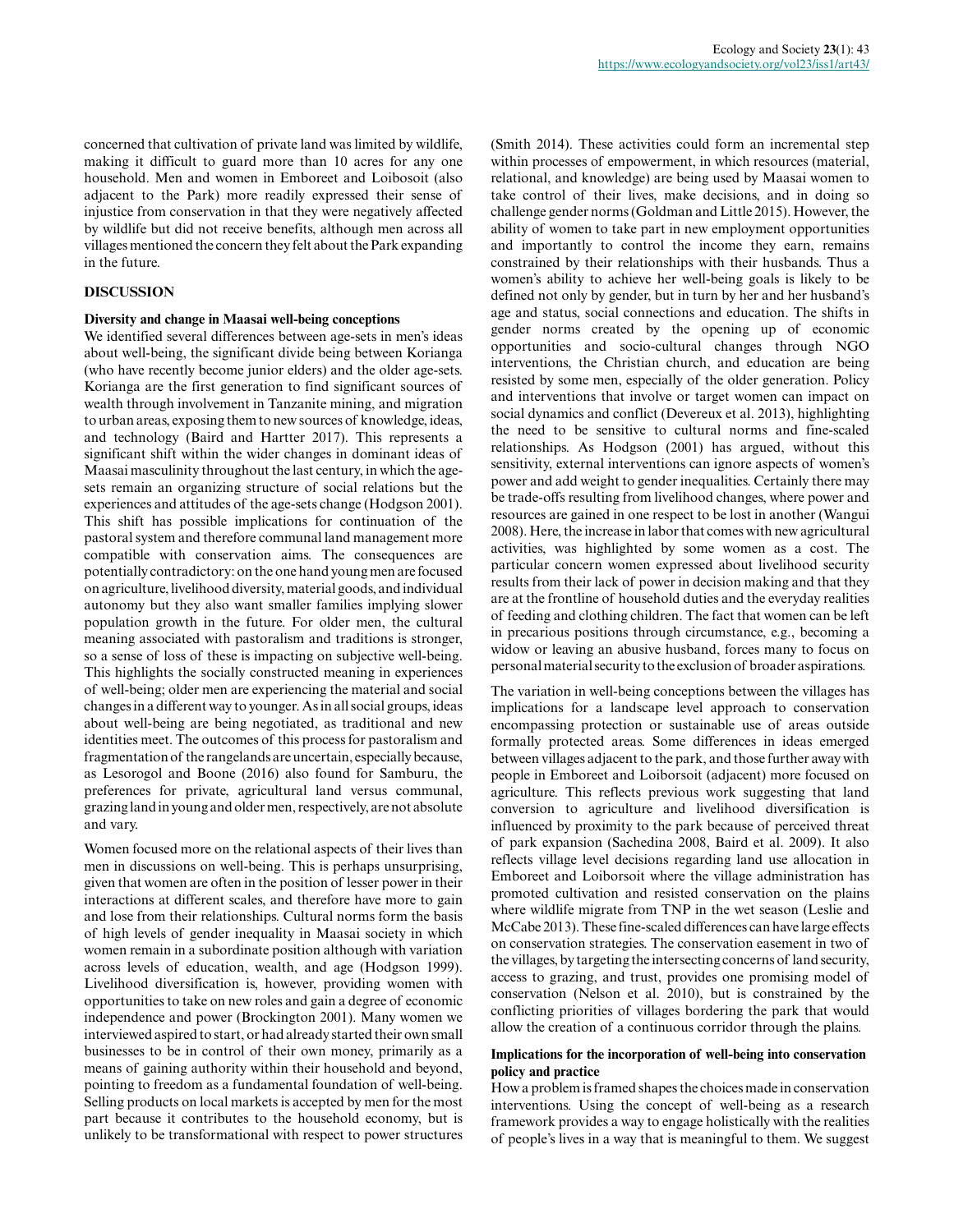that a broad, multidimensional, locally driven, and disaggregated well-being perspective can elucidate connections between ecosystems and human development, and reshape the design, objectives, and evaluation of interventions toward a more socially just conservation. There is an increasing focus on equity (or more broadly justice) in conservation, with the Aichi targets of the Convention on Biological Diversity (CBD) aiming for protected areas that are "effectively and equitably managed." Equity or justice is conceptualized in three areas of concern: (i) distribution of costs and benefits from conservation; (ii) procedure referring to participation in decision making; (iii) recognition of social and cultural difference (Schlosberg 2013). Well-being, centered on people's capabilities to a live a life considered worthwhile, can be seen as the ultimate measure of justice (Edwards et al. 2016), and forms a critical foundation for inquiries regarding injustices as well as a showing the outcomes of more or less just activities. Efforts to establish approaches and indicators for assessing justice in conservation (Dawson et al. 2017, Zafra-Calvo et al. 2017) should therefore be complemented by well-being inquiry. Moreover, a multidimensional vision of well-being driven by local perspectives should feature more prominently in conservation policy; for example, it is central to rights-based approaches that include the "right to development" (Springer and Campese 2011). Last, we reflect on what our approach and results suggest for how well-being should be incorporated into conservation policy and practice that takes social justice seriously.

Conservation research and practice continues to privilege objective material well-being, such as income and assets (Halpern et al. 2013, de Lange et al. 2016), while tending to use stand-alone quantitative indicators for impact evaluations. Our study suggests material assets, namely land and livestock, remain an essential need in Maasai society, but also represent a means to other ends, showing how the material dimension of well-being is fundamentally intertwined with relational and subjective aspects. Owning cattle provides a sense of dignity, status, and a means of achieving freedom and security. Money itself was not expressed as being of primary importance, especially for men. Conservation policy often emphasizes income and livelihoods as a means of reducing pressure on resources and compensating people for the costs of conservation but livelihoods go far beyond material importance to being a way of life with cultural and social significance. In Simanjiro, there remains strong commitment to a pastoralist way of life in that people want large herds and access to communal land, but livelihoods have diversified over the last four decades. Conservation narratives and policy emphasize the problem of farming in the "wildlife corridor," and pastoralism, in contrast with historical colonial views, is now seen as compatible with conservation aims (Goldman 2003). As much as external representations of Maasai focus on nomadic and pastoralist identity, agriculture is undeniably an important part of people's way of life and well-being and has become established as a social norm, essential for dignity (McCabe et al. 2010) suggesting conservation strategies will need to accommodate these needs. Although Table 2 may suggest that we can clearly delineate components of well-being, the overlapping nature of the three dimensions of well-being mean that studying one aspect in isolation or developing stand-alone indicators is not enough (McGregor and Sumner 2010). The development of indicators is useful in measuring progress but should be contextualized in and

complemented by qualitative understandings of reasons for importance of the well-being component, processes of well-being change, and relationships between aspects of well-being (Woodhouse et al. 2015). Indicators across the dimensions for impact evaluation should be tailored to subjective conceptions of well-being.

Conservation is not simply a technical endeavour but fundamentally a social and political process that can transform institutional arrangements and power relations (Brechin et al. 2002), affecting relational and subjective well-being. Subjective well-being in Simanjiro is centered on a sense of security about the future and being able to adapt to change. These feelings are very much based in historical and continuing instances of land and resource alienation in Simanjiro and across Maasailand, and exacerbated in communities adjacent to Tarangire NP. In this way, current subjective well-being is affected by future perceived wellbeing and based in historical injustices, emphasizing the temporal dynamics of well-being (McGregor 2007). This sense of insecurity is shaping priorities for other aspects of well-being identified, namely ownership of private land, agricultural production, and education, with implications for conservation. Pastoralists are adept at coping with resource variability through flexibility and mobility. Fragmentation, alongside the diverse and changing perceived threats from investors and conservation, and the lack of trust that has been generated, are creating high levels of uncertainty for people. A sustained sense of security is fundamentally linked to autonomy, the ability to make your own choices (Wood 2007), and this was highlighted by all social groups, and again was prioritized in those villages nearest the park. This brings to the fore the idea at the center of the capabilities approach and the importance of attention to the procedural dimension of justice: human freedom and the ability to make decisions affecting one's life are fundamental to human dignity and well-being. Even if material needs are met, attempts to impose conservation policy from the top down without addressing security concerns, allowing local autonomy, and building trust, will undoubtedly be resisted especially in the context of deep-rooted historical injustices and continuing threats to land.

The standard capabilities approach to well-being and justice takes a liberal philosophical stance that focuses on harms to individuals, but here relational well-being extended to social unity and cultural continuity suggesting attention to community level impacts from conservation is needed in measures of change. Men and women both value social unity and some reflected on the breakdown in social capital, which was linked in part to land privatization, increased wealth for some due to greater economic opportunities, and cultural trends toward individualism. The connection between individual and collective well-being is shaped by dynamic institutions, e.g., norms that can be impacted by social change, including from conservation interventions. Research suggests that diversified livelihoods and reduced mobility have increased wealth stratification in Maasai communities (Homewood et al. 2009) reducing and altering the nature of traditional reciprocal exchange such as restocking and gift-giving (Baird and Gray 2014). Land fragmentation resulting from protected areas and exacerbated by the rise of agriculture, has been implicated in reshaping Maasai notions of landscape from a fluid mosaic to a divided and individualized landscape governed by unequal power relations (Goldman 2003). Some people in Simanjiro, were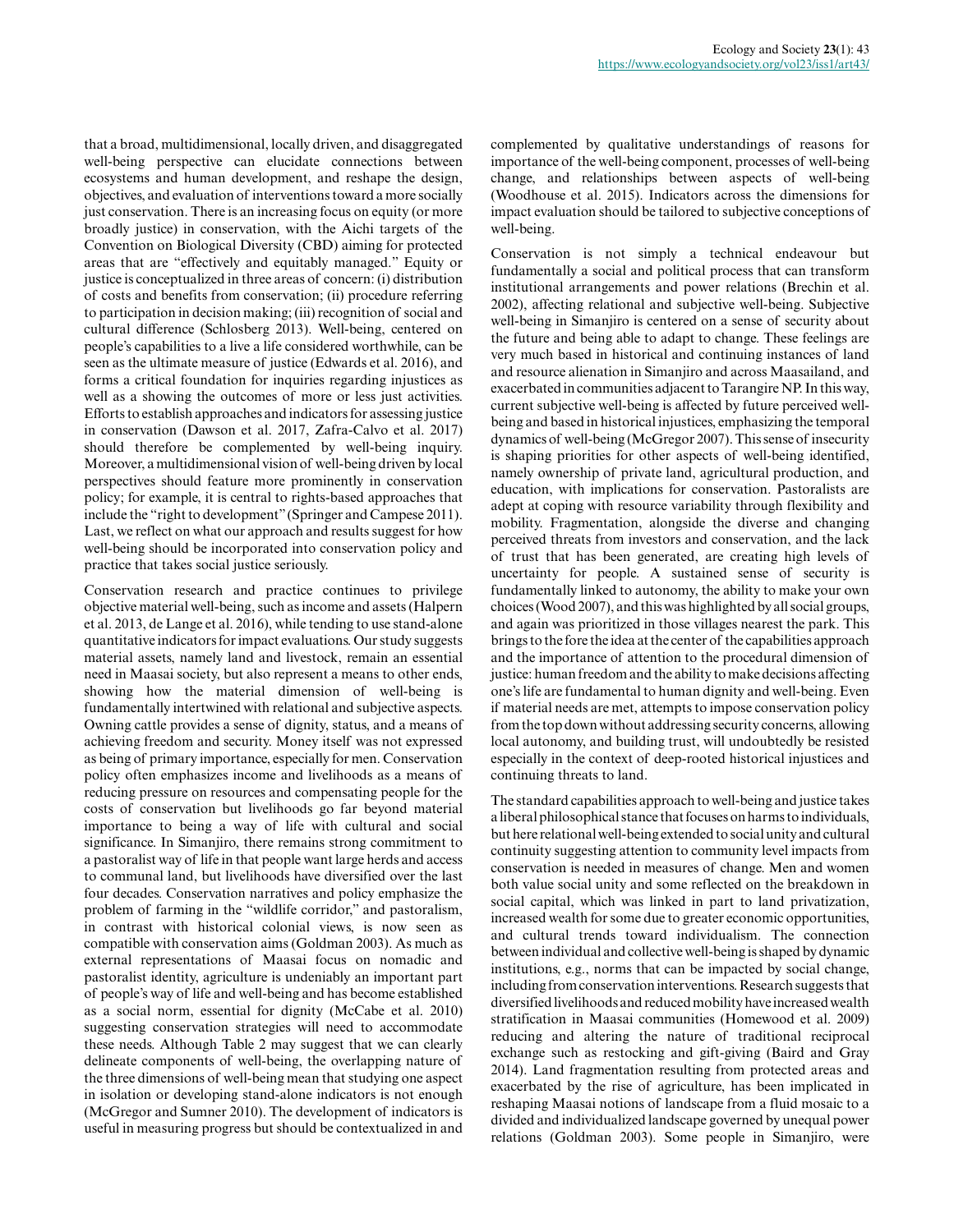conscious of and concerned by these changes. Others were pragmatic, or represented changing cultural norms in ideas of relational well-being and its connection to the collective governance of resources. The diversity of viewpoints is likely to reflect wealth inequalities and livelihood strategies between households, as well as different development pathways across villages. Some households with sufficient labor and money, social connections and knowledge can perhaps "reach beyond the constraints of fragmentation" to find new ways of coping under a changing environment, e.g., during droughts (Goldman and Riosmena 2013). However, in the face of shocks from climate change, land grabs, and market changes, these individualist land use strategies may reduce the ability for collective action and ultimately produce long-term vulnerability of the socialecological system as a whole (Galvin 2009). This suggests the importance of including collective well-being and broader societal goals more likely to benefit the most marginalized in conservation planning and measures of impacts. In this case, decisions will hinge on balancing the degree of land enclosure and privatization with shared management of grazing lands.

Understanding how communities that are impacted by conservation define well-being will be crucial in assessment of the distribution of well-being benefits and burdens, and in efforts to create more equitable conservation that respects locally defined fairness principles and mitigates or compensates costs in acceptable ways. There is a growing acceptance that there will always be winners and losers from conservation, and trade-offs between different outcomes (Hirsch et al. 2010). Locally grounded well-being research as described here provides a starting point for the recognition of cultural values and knowledge in more just approaches to conservation. However, to view people only through the lens of a singular ethnic identity is problematic because identities are complex and constantly evolving (e.g., Sullivan 2002). The diversity in values, priorities, and aspirations we found across men and women, age-sets, and villages with differing levels of conservation impact, shows the importance of taking a disaggregated approach to well-being analyses within one cultural setting. Benefits and burdens should be conceptualized in terms of range of well-being components important to different groups, ensuring the priorities of the most marginalized groups are represented. As the primary owners of land and livestock, men remain in a position of power regarding material resources. This can mean that the impacts of policies on women are invisible, if concerted efforts to understand their priorities and hear their experiences are not made. Reaching a more just approach to land management and conservation will involve deliberation between different stakeholders who will have different well-being priorities as well as principles of fairness. This involves making explicit, negotiating, and seeking to minimize the inevitable trade-offs between all aspects of human well-being and conservation, at different spatial and temporal scales, which are understood and experienced in different ways by different people (McShane et al. 2011). As highlighted in this case study, rapidly changing socioeconomic contexts and configurations of interests that coevolve with well-being conceptions and aspirations call for adaptive management systems including ongoing dialogue with communities impacted by conservation.

 $\overline{\phantom{a}}$ 

[1] Wildlife Management Areas (WMAs) were originally conceived as part of Tanzania's strategy to devolve wildlife management decisions and benefits to local communities. Since 2007, however, the state has formalized central control of licences for game viewing and hunting enterprises in WMAs.

<sup>[2]</sup> A woman does not belong to an age-set but is aligned with the age-set of her husband when she marries him. We used common categories based on key life phases, e.g., marriage and childbirth more relevant to a women's social role, and therefore their wellbeing.

<sup>[3]</sup> Dorobo is an umbrella term for hunter-gatherers of the region, and for Maasai refers to people who have no livestock.

[4] Maasai houses of the region are now largely built in the "Arusha" style, constructed of timber poles and branches plastered with mud and cow dung, with thatched roofs.

[5] Although land sales are illegal we have heard of individuals from outside the area arranging to purchase land even though no title deeds are obtained.

*Responses to this article can be read online at:* [http://www.ecologyandsociety.org/issues/responses.](http://www.ecologyandsociety.org/issues/responses.php/9986) [php/9986](http://www.ecologyandsociety.org/issues/responses.php/9986)

## **Acknowledgments:**

*This research was funded by the ESRC-DFID joint fund for poverty alleviation (ES/J018155/1). We would like to thank our field assistants Isaya Rumas, Gabriel Ole Saitoti, and Rebecca Kilakoy.*

## **LITERATURE CITED**

Abunge, C., S. Coulthard, and T. M. Daw. 2013. Connecting marine ecosystem services to human well-being: insights from participatory well-being assessment in Kenya. *Ambio* 42 (8):1010-1021. [http://dx.doi.org/10.1007/s13280-013-0456-9](http://dx.doi.org/10.1007%2Fs13280-013-0456-9) 

Baird, T. D. 2014. Conservation and unscripted development: proximity to park associated with development and financial diversity. *Ecology and Society* 19(1):4. [http://dx.doi.org/10.5751/](http://dx.doi.org/10.5751%2FES-06184-190104) [ES-06184-190104](http://dx.doi.org/10.5751%2FES-06184-190104)

Baird, T. D., and C. L. Gray. 2014. Livelihood diversification and shifting social networks of exchange: a social network transition? *World Development* 60:14-30. [http://dx.doi.org/10.1016/j.](http://dx.doi.org/10.1016%2Fj.worlddev.2014.02.002) [worlddev.2014.02.002](http://dx.doi.org/10.1016%2Fj.worlddev.2014.02.002)

Baird, T. D., and J. Hartter. 2017. Livelihood diversification, mobile phones and information diversity in Northern Tanzania. *Land Use Policy* 67:460-471. [http://dx.doi.org/10.1016/j.](http://dx.doi.org/10.1016%2Fj.landusepol.2017.05.031) [landusepol.2017.05.031](http://dx.doi.org/10.1016%2Fj.landusepol.2017.05.031)

Baird, T. D., P. W. Leslie, and J. T. McCabe. 2009. The effect of wildlife conservation on local perceptions of risk and behavioral response. *Human Ecology* 37(4):463-474. [http://dx.doi.org/10.1007/](http://dx.doi.org/10.1007%2Fs10745-009-9264-z) [s10745-009-9264-z](http://dx.doi.org/10.1007%2Fs10745-009-9264-z)

Benjaminsen, T. A., M. J. Goldman, M. Y. Minwary, and F. P. Maganga. 2013. Wildlife management in Tanzania: state control, rent seeking and community resistance. *Development and Change* 44(5):1087-1109. [http://dx.doi.org/10.1111/dech.12055](http://dx.doi.org/10.1111%2Fdech.12055)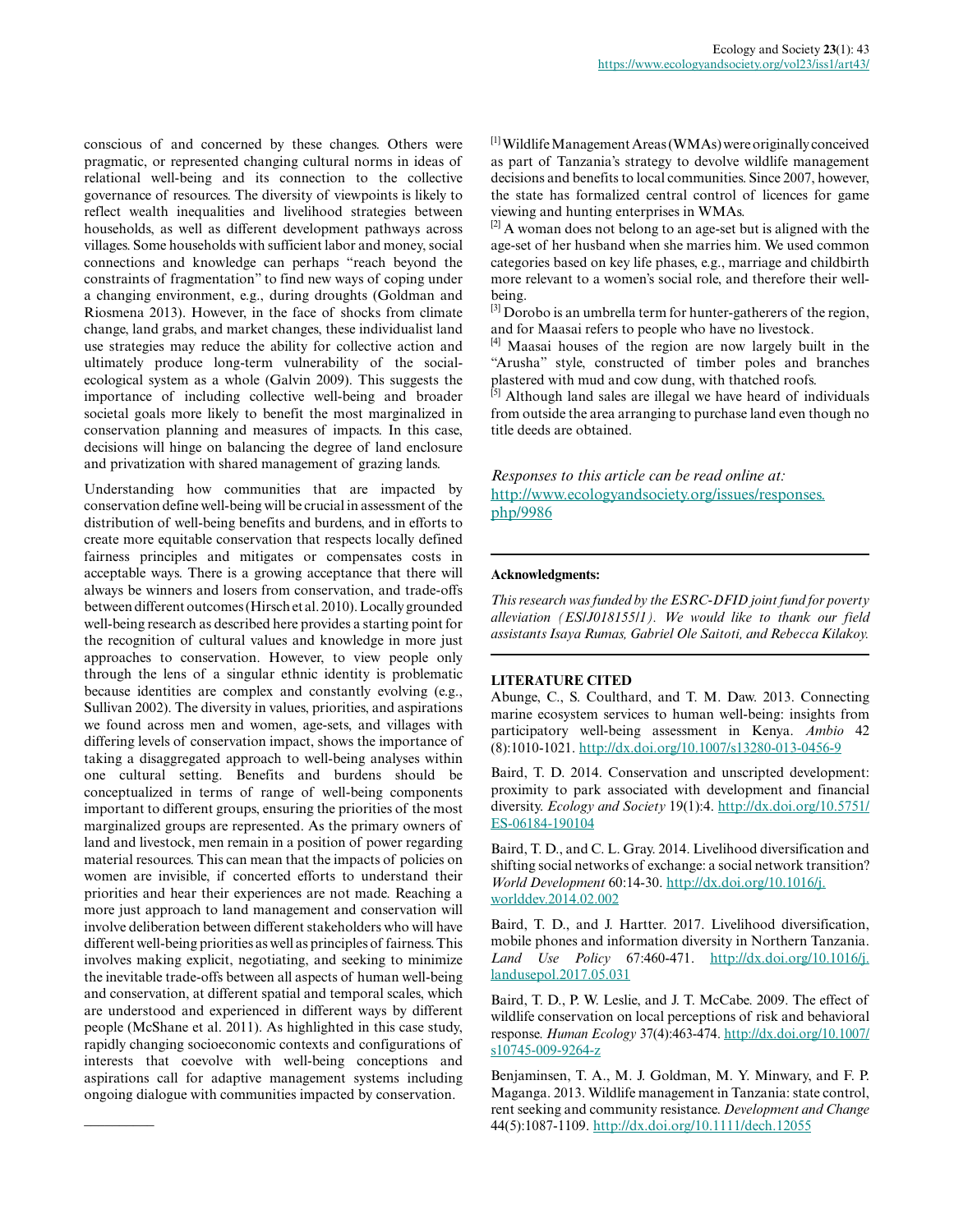Bluwstein, J., F. Moyo, and R. P. Kicheleri. 2016. Austere conservation: understanding conflicts over resource governance in Tanzanian wildlife management areas. *Conservation and Society* 14(3):218-231. [http://dx.doi.org/10.4103/0972-4923.191156](http://dx.doi.org/10.4103%2F0972-4923.191156) 

Brechin, S. R., P. R. Wilshusen, C. L. Fortwangler, and P. C. West. 2002. Beyond the square wheel : toward a more comprehensive understanding of biodiversity conservation as social and political process. *Society and Natural Resources* 15:41-64. [http://dx.doi.](http://dx.doi.org/10.1080%2F089419202317174011) [org/10.1080/089419202317174011](http://dx.doi.org/10.1080%2F089419202317174011)

Brockington, D. 2001. Women's income and the livelihood strategies of dispossessed pastoralists near the Mkomazi Game Reserve, Tanzania. *Human Ecology* 29(3):307-338. [http://dx.doi.](http://dx.doi.org/10.1023%2FA%3A1010906715682) [org/10.1023/A:1010906715682](http://dx.doi.org/10.1023%2FA%3A1010906715682)

Brockington, D. 2004. Community conservation, inequality and injustice: myths of power in protected area management. *Conservation and Society* 2:411-422.

BurnSilver, S. B. 2007. *Pathways of continuity and change: diversification, intensification and mobility in Maasailand, Kenya*. Dissertation. Colorado State University, Fort Collins, Colorado, USA.

Buzinde, C. N., J. M. Kalavar, and K. Melubo. 2014. Tourism and community well-being: the case of the Maasai in Tanzania. *Annals of Tourism Research* 44:20-35. [http://dx.doi.org/10.1016/j.](http://dx.doi.org/10.1016%2Fj.annals.2013.08.010) [annals.2013.08.010](http://dx.doi.org/10.1016%2Fj.annals.2013.08.010)

Cetas, E. R., and M. Yasué. 2016. A systematic review of motivational values and conservation success in and around protected areas. *Conservation Biology* 31:203-212. [http://dx.doi.](http://dx.doi.org/10.1111%2Fcobi.12770) [org/10.1111/cobi.12770](http://dx.doi.org/10.1111%2Fcobi.12770)

Coulthard, S., D. Johnson, and J. A. McGregor. 2011. Poverty, sustainability and human wellbeing: a social wellbeing approach to the global fisheries crisis. *Global Environmental Change* 21 (2):453-463. [http://dx.doi.org/10.1016/j.gloenvcha.2011.01.003](http://dx.doi.org/10.1016%2Fj.gloenvcha.2011.01.003) 

Davis, A. 2011. 'Ha! What is the benefit of living next to the park? ' Factors limiting in-migration next to Tarangire National Park, Tanzania. *Conservation and Society* 9(1):25-34. [http://dx.doi.](http://dx.doi.org/10.4103%2F0972-4923.79184) [org/10.4103/0972-4923.79184](http://dx.doi.org/10.4103%2F0972-4923.79184)

Daw, T., K. Brown, S. Rosendo, and R. Pomeroy. 2011. Applying the ecosystem services concept to poverty alleviation: the need to disaggregate human well-being. *Environmental Conservation* 38 (4):370-379. [http://dx.doi.org/10.1017/S0376892911000506](http://dx.doi.org/10.1017%2FS0376892911000506) 

Dawson, N., and A. Martin. 2015. Assessing the contribution of ecosystem services to human wellbeing: a disaggregated study in western Rwanda. *Ecological Economics* 117:62-72. [http://dx.doi.](http://dx.doi.org/10.1016%2Fj.ecolecon.2015.06.018) [org/10.1016/j.ecolecon.2015.06.018](http://dx.doi.org/10.1016%2Fj.ecolecon.2015.06.018) 

Dawson, N., A. Martin, and F. Danielsen. 2017. Assessing equity in protected area governance: approaches to promote just and effective conservation. *Conservation Letters* [http://dx.doi.](http://dx.doi.org/10.1111%2Fconl.12388) [org/10.1111/conl.12388](http://dx.doi.org/10.1111%2Fconl.12388)

de Lange, E., E. Woodhouse, and E. J. Milner-Gulland. 2016. Approaches used to evaluate the social impacts of protected areas. *Conservation Letters* 9:327-333. [http://dx.doi.org/10.1111/](http://dx.doi.org/10.1111%2Fconl.12223) [conl.12223](http://dx.doi.org/10.1111%2Fconl.12223)

Deneulin, S., and J. A. McGregor. 2010. The capability approach and the politics of a social conception of wellbeing. *European Journal of Social Theory* 13(4):501-519. [http://dx.doi.](http://dx.doi.org/10.1177%2F1368431010382762) [org/10.1177/1368431010382762](http://dx.doi.org/10.1177%2F1368431010382762)

Devereux, S., K. Roelen, C. Béné, D. Chopra, J. Leavy, and J. A. McGregor. 2013. *Evaluating outside the box: an alternative framework for analysing social protection programmes*. Institute of Development Studies, Brighton, UK. [http://dx.doi.](http://dx.doi.org/10.1111%2Fj.2040-0209.2013.00431.x) [org/10.1111/j.2040-0209.2013.00431.x](http://dx.doi.org/10.1111%2Fj.2040-0209.2013.00431.x)

Edwards, G. A. S., L. Reid, and C. Hunter. 2016. Environmental justice, capabilities, and the theorization of well-being. *Progress in Human Geography* 40(6):754-769. [http://dx.doi.](http://dx.doi.org/10.1177%2F0309132515620850) [org/10.1177/0309132515620850](http://dx.doi.org/10.1177%2F0309132515620850)

Fratkin, E. 2001. East African pastoralism in transition: Maasai, Boran, and Rendille cases. *African Studies Review* 44(3):1-25. [http://dx.doi.org/10.2307/525591](http://dx.doi.org/10.2307%2F525591)

Galvin, K. A. 2009. Transitions: pastoralists living with change. *Annual Review of Anthropology* 38(1):185-198. [http://dx.doi.](http://dx.doi.org/10.1146%2Fannurev-anthro-091908-164442) [org/10.1146/annurev-anthro-091908-164442](http://dx.doi.org/10.1146%2Fannurev-anthro-091908-164442)

Gardner, B. 2016. *Selling the Serengeti: the cultural politics of safari tourism*. University of Georgia Press, Athens, Georgia, USA.

Gereta, E., G. E. O. Meing'ataki, S. Mduma, and E. Wolanski. 2004. The role of wetlands in wildlife migration in the Tarangire ecosystem, Tanzania. *Wetlands Ecology and Management* 12 (4):285-299. [http://dx.doi.org/10.1007/s11273-005-3499-2](http://dx.doi.org/10.1007%2Fs11273-005-3499-2) 

Goldman, M. 2003. Partitioned nature, privileged knowledge: community-based conservation in Tanzania. *Development and Change* 34(5):833-862. [http://dx.doi.org/10.1111/j.1467-7660.2003.00331.](http://dx.doi.org/10.1111%2Fj.1467-7660.2003.00331.x) [x](http://dx.doi.org/10.1111%2Fj.1467-7660.2003.00331.x) 

Goldman, M. J. 2011. Strangers in their own land: Maasai and wildlife conservation in Northern Tanzania. *Conservation and Society* 9(1):65-79. [http://dx.doi.org/10.4103/0972-4923.79194](http://dx.doi.org/10.4103%2F0972-4923.79194)

Goldman, M. J., and J. S. Little. 2015. Innovative grassroots NGOs and the complex processes of women's empowerment: an empirical investigation from Northern Tanzania. *World Development* 66:762-777. [http://dx.doi.org/10.1016/j.worlddev.2014.09.005](http://dx.doi.org/10.1016%2Fj.worlddev.2014.09.005)

Goldman, M. J., and F. Riosmena. 2013. Adaptive capacity in Tanzanian Maasailand: changing strategies to cope with drought in fragmented landscapes. *Global Environmental Change* 23 (3):588-597. [http://dx.doi.org/10.1016/j.gloenvcha.2013.02.010](http://dx.doi.org/10.1016%2Fj.gloenvcha.2013.02.010) 

Halpern, B. S., C. J. Klein, C. J. Brown, M. Beger, H. S. Grantham, S. Mangubhai, M. Ruckelshaus, V. J. Tulloch, M. Watts, C. White, and H. P. Possingham. 2013. Achieving the triple bottom line in the face of inherent trade-offs among social equity, economic return, and conservation. *Proceedings of the National Academy of Sciences of the United States of America* 110(15):6229-6234. [http://dx.doi.org/10.1073/pnas.1217689110](http://dx.doi.org/10.1073%2Fpnas.1217689110)

Hirsch, P. D., W. M. Adams, J. P. Brosius, A. Zia, N. Bariola, and J. L. Dammert. 2010. Acknowledging conservation trade-offs and embracing complexity. *Conservation Biology* 25(2):259-264. <https://doi.org/10.1111/j.1523-1739.2010.01608.x>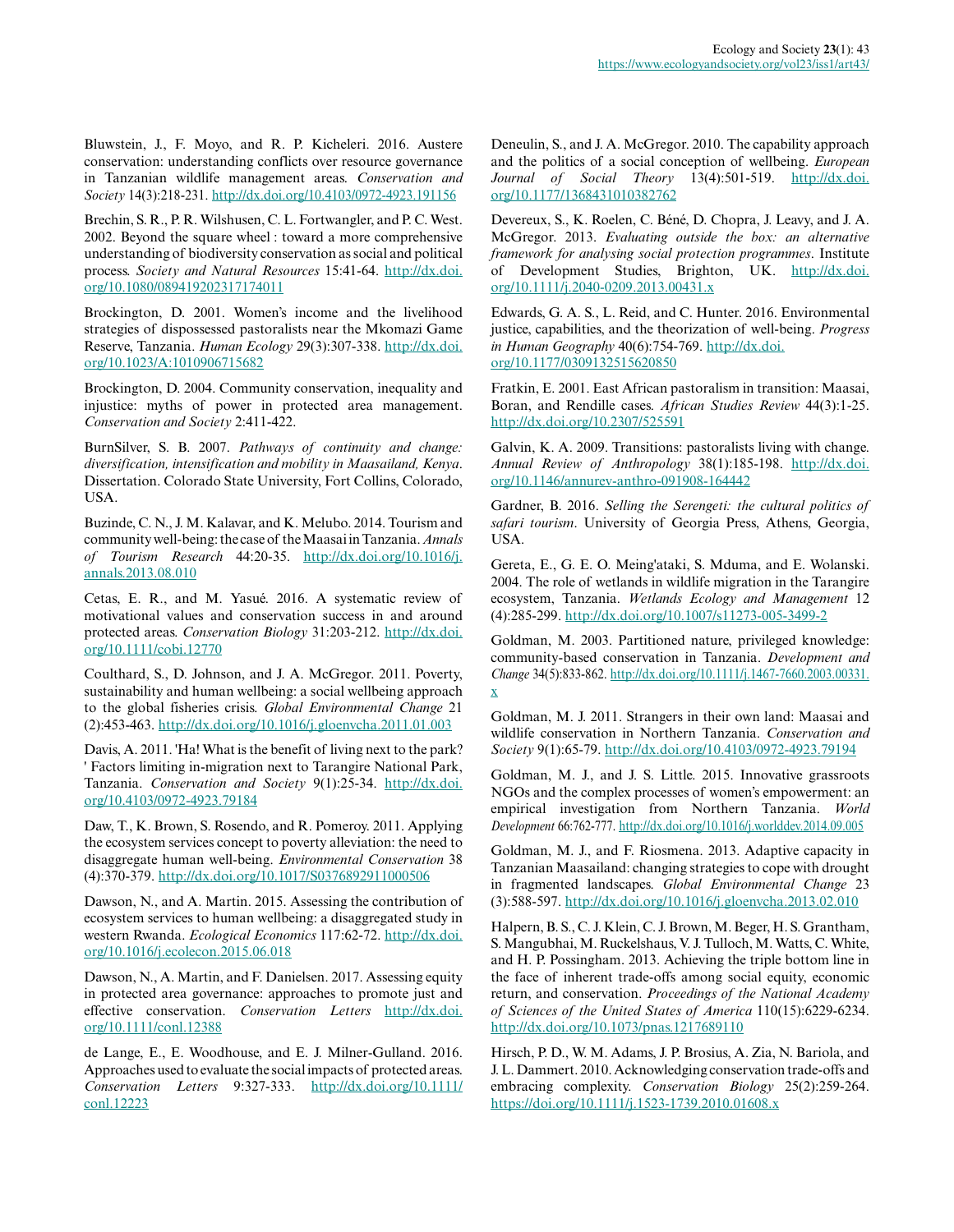Hodgson, D. L. 1999. Women as children: culture, political economy, and gender inequality among Kisonko Maasai. *Nomadic Peoples* 3(2):115-130. [http://dx.doi.org/10.3167/08227](http://dx.doi.org/10.3167%2F082279499782409451) [9499782409451](http://dx.doi.org/10.3167%2F082279499782409451)

Hodgson, D. L. 2001. *Once intrepid warriors: gender, ethnicity, and the cultural politics of Maasai development.* Indiana University Press, Bloomington, Indiana, USA.

Homewood, K. M. 2008. *Ecology of African pastoralist societies*. James Currey, Oxford, UK.

Homewood, K. M., P. Kristjanson, and P. Chenevix Trench. 2009. *Staying Maasai? Livelihoods, conservation and development in East African Rangelands*. Springer, New York, New York, USA.

Igoe, J. 2010. The spectacle of nature in the global economy of appearances: anthropological engagements with the spectacular mediations of transnational conservation. *Critique of Anthropology* 30(4):375-397. [http://dx.doi.org/10.1177/0308275](http://dx.doi.org/10.1177%2F0308275X10372468) [X10372468](http://dx.doi.org/10.1177%2F0308275X10372468) 

Igoe, J., and D. Brockington. 1999. *Pastoral land tenure and community conservation: a case study from North-east Tanzania*. Pastoral Land Tenure Series, No 11. International Institute for Environment and Development, London, UK.

Igoe, J., and B. Croucher. 2007. Conservation, commerce and communities: the story of community-based Wildlife Management Areas in Tanzania's northern tourist circuit. *Conservation and Society* 5(4):534-561.

Leslie, P., and J. T. McCabe. 2013. Response diversity and resilience in social-ecological systems. *Current Anthropology* 54 (2):114-143. [http://dx.doi.org/10.1086/669563](http://dx.doi.org/10.1086%2F669563) 

Lesorogol, C. K., and R. B. Boone. 2016. Which way forward? Using simulation models and ethnography to understand changing livelihoods among Kenyan pastoralists in a "new commons." *International Journal of the Commons* 10(2):747-770. [http://dx.doi.org/10.18352/ijc.656](http://dx.doi.org/10.18352%2Fijc.656) 

Little, P. D., K. Smith, B. A. Cellarius, D. L. Coppock, and C. B. Barrett. 2001. Avoiding disaster: diversification and risk management among East African herders. *Development and Change* 32(3):401-433. [http://dx.doi.org/10.1111/1467-7660.00211](http://dx.doi.org/10.1111%2F1467-7660.00211) 

Martin, A., N. Gross-Camp, B. Kebede, S. McGuire, and J. Munyarukaza. 2014. Whose environmental justice? Exploring local and global perspectives in a payments for ecosystem services scheme in Rwanda. *Geoforum* 54:167-177. [http://dx.doi.](http://dx.doi.org/10.1016%2Fj.geoforum.2013.02.006) [org/10.1016/j.geoforum.2013.02.006](http://dx.doi.org/10.1016%2Fj.geoforum.2013.02.006) 

Mathews, G., and C. Izquierdo. 2009. Introduction: anthropology, happiness, and well-being. Pages 1-19 *in* G. Mathews and C. Izquierdo, editors. *Pursuits of happiness: wellbeing in anthropological perspective*. Berghahn Books, New York, USA.

McCabe, J. T. 2002. Conservation with a human face? Lessons from 40 years of combining conservation and development in the Ngorongoro Conservation Area, Tanzania. Pages 61-76 *in* D. Chatty, editor. *Displacement, forced settlement and conservation*. Berghahn Books, Oxford, UK.

McCabe, J. T. 2003. Sustainability and livelihood diversification among the Maasai of Northern Tanzania. *Human Organisation* 62(2):100-111. [http://dx.doi.org/10.17730/humo.62.2.4rwrt1n3xptg29b8](http://dx.doi.org/10.17730%2Fhumo.62.2.4rwrt1n3xptg29b8)

McCabe, J. T., P. W. Leslie, and L. DeLuca. 2010. Adopting cultivation to remain pastoralists: the diversification of Maasai livelihoods in northern Tanzania. *Human Ecology* 38(3):321-334. [http://dx.doi.org/10.1007/s10745-010-9312-8](http://dx.doi.org/10.1007%2Fs10745-010-9312-8)

McCabe, J. T., N. M. Smith, P. W. Leslie, and A. L. Telligman. 2014. Livelihood diversification through migration among a pastoral people: contrasting case studies of Maasai in Northern Tanzania. *Human Organization 73(4):389-400*. [http://dx.doi.](http://dx.doi.org/10.17730%2Fhumo.73.4.vkr10nhr65g18400) [org/10.17730/humo.73.4.vkr10nhr65g18400](http://dx.doi.org/10.17730%2Fhumo.73.4.vkr10nhr65g18400) 

McGregor, J. A. 2007. Researching wellbeing: from concepts to methodology. Pages 316-350 *in* I. Gough and J. A. McGregor, editors. *Wellbeing in developing countries: from theory to research*. Cambridge University Press, Cambridge, UK.

McGregor, J. A., L. Camfield, A. Masae, and B. Promphaking. 2008. Wellbeing, development and social change in Thailand. *Thammasat Economic Journal* 26(2):1-27.

McGregor, J. A., and A. Sumner. 2010. Beyond business as usual: what might 3-D wellbeing contribute to MDG momentum? *IDS Bulletin* 41(1):104-112. [http://dx.doi.org/10.1111/j.1759-5436.2010.00111.](http://dx.doi.org/10.1111%2Fj.1759-5436.2010.00111.x) [x](http://dx.doi.org/10.1111%2Fj.1759-5436.2010.00111.x) 

McShane, T. O., P. D. Hirsch, T. C. Trung, A. N. Songorwa, A. Kinzig, B. Monteferri, D. Mutekanga, H. Thang, J. L. Van, Dammert, M. Pulgar-Vidal, M. Welch-Devine, J. P. Brosius, P. Coppolillo, and S. O'Connor. 2011. Hard choices: making tradeoffs between biodiversity conservation and human well-being. *Biological Conservation* 144(3):966-972. [http://dx.doi.org/10.1016/](http://dx.doi.org/10.1016%2Fj.biocon.2010.04.038) [j.biocon.2010.04.038](http://dx.doi.org/10.1016%2Fj.biocon.2010.04.038) 

Miller, B. W., P. W. Leslie, and J. T. McCabe. 2014. Coping with natural hazards in a conservation context: resource-use decisions of Maasai households during recent and historical droughts. *Human Ecology* 42(5):753-768. [http://dx.doi.org/10.1007/](http://dx.doi.org/10.1007%2Fs10745-014-9683-3) [s10745-014-9683-3](http://dx.doi.org/10.1007%2Fs10745-014-9683-3) 

Msoffe, F. U., M. Y. Said, J. O. Ogutu, S. C. Kifugo, J. de Leeuw, P. Van Gardingen, and R. S. Reid. 2011. Spatial correlates of landuse changes in the Maasai-Steppe of Tanzania: implications for conservation and environmental planning. *International Journal of Biodiversity and Conservation* 3(7):280-290.

Mtui, D., N. Owen-Smith, and C. Lepczyk. 2017. Assessment of wildlife population trends in three protected areas in Tanzania from 1991 to 2012. *African Journal of Ecology* 55:305-315. [http://](http://dx.doi.org/10.1111%2Faje.12354) [dx.doi.org/10.1111/aje.12354](http://dx.doi.org/10.1111%2Faje.12354)

Ndagala, D. K. 1982. 'Operation Imparnati' the sedentarization of the pastoral Maasai in Tanzania. *Nomadic Peoples* 10:28-39.

Ndagala, D. K. 1992. Territory, pastoralists and livestock: resource control among the Kisongo Maasai. Uppsala Studies in Cultural Anthropology, Uppsala University, Uppsala, Sweden. Amqvist och Wicksell, Stockholm.

Nelson, F., C. Foley, L. S. Foley, A. Leposo, E. Loure, D. Peterson, M. Peterson, T. Peterson, H. Sachedina, and A. Williams. 2010. Payments for ecosystem services as a framework for community